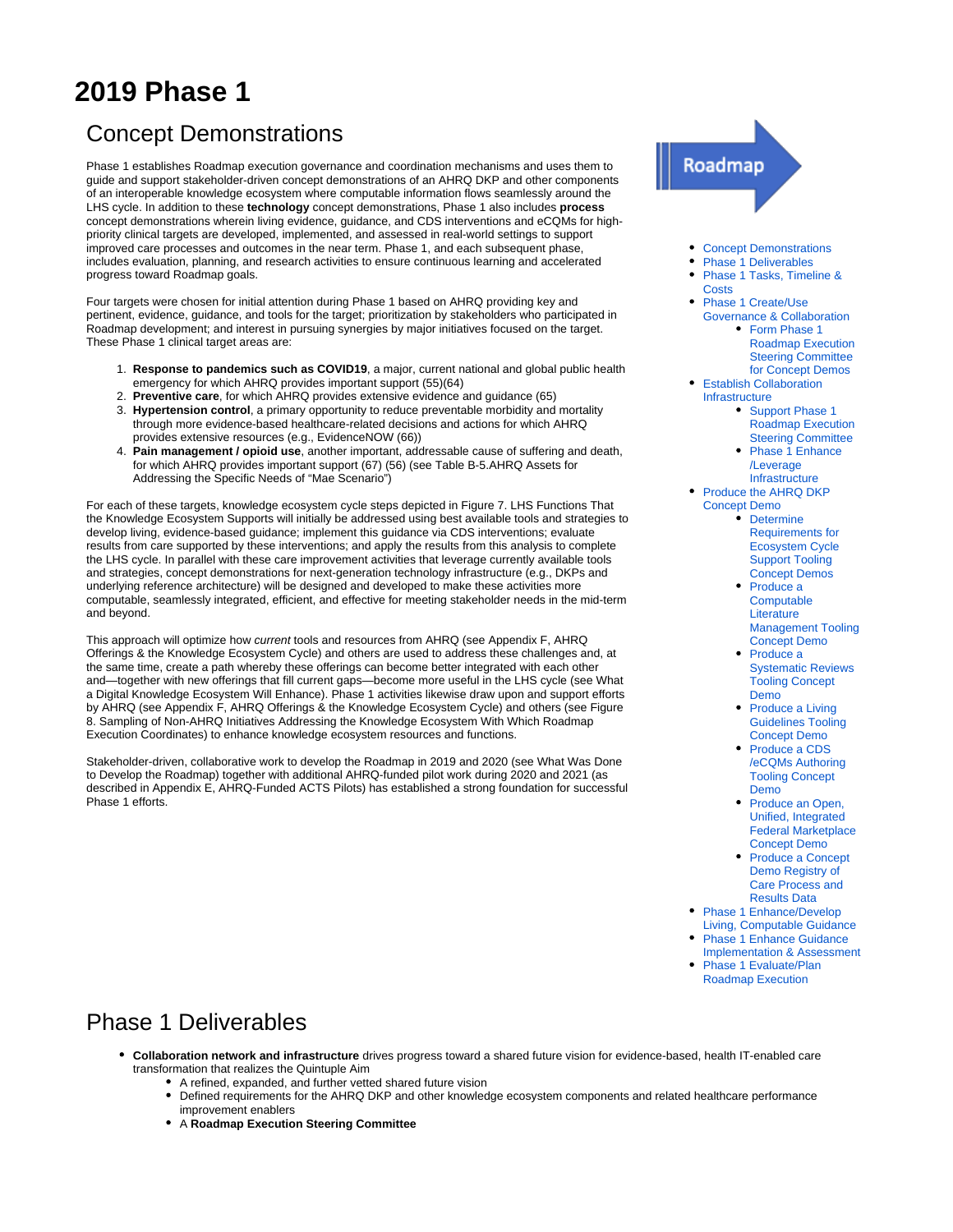- A **Coordinating Center** to ensure that Roadmap execution leverages and supports the many other initiatives working to enhance the knowledge ecosystem
- A **plan to establish a PPP** to drive Roadmap execution in Phases 2–4
- **Production version of AHRQ Digital Knowledge Portal** that delivers tools and resources that support the four Phase 1 clinical targets A concept demonstration for this was produced during ACTS Roadmap development (68)
- **Concept demonstration and requirements for a Production AHRQ DKP** that:
	- Makes all tools and resources more FAIR and useful
		- Makes evidence, guidance, tools, and data on the Phase 1 clinical targets more computable and interoperable
	- Demonstrates tooling to support computable processing of offerings around the knowledge ecosystem (see the What a Digital Knowledge Ecosystem Will Enhance section)
- **Concept demonstrations and requirements** for tooling that makes information processing in the **knowledge ecosystem cycle** steps (see Figure LHS Functions That the Knowledge Ecosystem Supports) **more computable and useful** and information transfer between these steps more **seamlessly** interoperable, which includes:
	- A national/international reference architecture to undergird interoperable DKPs from AHRQ and other sources that support developing, disseminating (e.g., via interoperable public and private marketplaces), accessing and implementing FAIR/computable knowledge assets, and integrating them with data for user-friendly application in various workflows
	- An **open, public-sector marketplace** (Figure Digital Healthcare Knowledge Ecosystem)
- **Living evidence, guidance, and CDS interventions/eCQMs** for the **four Phase 1 clinical targets**, produced and maintained in a manner that demonstrates **more seamless flow** from **studies** to **systematic reviews** to **guidance** to **CDS/eCQMs** to **implementing the CDS /eCQMs** into **information systems** and **care delivery workflows** to **data about care delivery processes and results** to **QI efforts** on the target and **evidence generation** and **requirements** for **additional research**
- A **Living Guidance Development Playbook** for **creating** and **maintaining living, computable evidence, guidance,** and **CDS/eCQMs** that is coordinated with investments from other stakeholder organizations to generate supporting educational materials (e.g., courses, learning communities)
- **Results** from **developing** and **clinically implementing the AHRQ Digital Knowledge Portal** and **living CDS interventions** and **eCQMs** for the **four Phase 1 clinical targets in at least five different CDOs, affecting care** for **at least 50,000 patients**, which includes assessing and documenting the implications of these results for developing and implementing the AHRQ DKP and other knowledge ecosystem components during the Phase 2 pilots
- A **playbook** for **successfully implementing CDS interventions** and **eCQMs** for the **four Phase 1 clinical targets** (applicable to other targets as well) (i.e., Implementation Playbook) that is coordinated with investments from other stakeholder organizations to generate supporting educational materials (e.g., courses, learning communities)
- **Requirements** and **project plans** for full **Production versions of the AHRQ DKP** and **other knowledge ecosystem components** and for **producing and testing the tooling to make ecosystem cycle functions more computable and usable**

# <span id="page-1-0"></span>Phase 1 Tasks, Timeline & Costs

Table 2. ACTS Phase 1 Create/Use Governance & Collaboration Tasks, Timeline & Costs

| <b>Task</b> |     |       |                                                                                                                                                                                           | Start           | End             |
|-------------|-----|-------|-------------------------------------------------------------------------------------------------------------------------------------------------------------------------------------------|-----------------|-----------------|
| 1           |     |       | <b>Phase 1. Concept Demonstrations</b>                                                                                                                                                    | 10<br>/2021     | 9<br>/2024      |
|             | 1.1 |       | Form Phase 1 Roadmap Execution Steering Committee for concept demos                                                                                                                       | Mon<br>th $1$   | Mon<br>th $4$   |
|             | 1.2 |       | <b>Establish collaboration infrastructure</b>                                                                                                                                             | Mon<br>th $1$   | Mon<br>th $4$   |
|             | 1.3 |       | <b>Support Phase 1 Roadmap Execution Steering Committee</b>                                                                                                                               | Mon<br>th $5$   | Mon<br>th<br>36 |
|             |     | 1.3.1 | Refine four clinical targets for concept demos                                                                                                                                            | Mon<br>th $5$   | Mon<br>th $7$   |
|             |     | 1.3.2 | Establish criteria to select tools/resources for AHRQ DKP and other concept demos                                                                                                         | Mon<br>th $5$   | Mon<br>th $7$   |
|             |     | 1.3.3 | Establish criteria to select clinical sites to participate in quidance implementation (see Table 5. ACTS<br>Phase 1 Enhance Guidance Implementation & Assessment Tasks, Timeline & Costs) | Mon<br>th $5$   | Mon<br>th $7$   |
|             |     | 1.3.4 | Support requirements development for concept demos                                                                                                                                        | Mon<br>th $5$   | Mon<br>th<br>11 |
|             |     | 1.3.5 | Support Agile development for concept demos                                                                                                                                               | Mon<br>th<br>10 | Mon<br>th<br>30 |
|             |     | 1.3.6 | Support concept demo feedback evaluation and Phase 2 project plan development                                                                                                             | Mon<br>th<br>29 | Mon<br>th<br>36 |
|             | 1.4 |       | <b>Establish the Coordinating Center</b>                                                                                                                                                  | Mon<br>th $1$   | Mon<br>th<br>36 |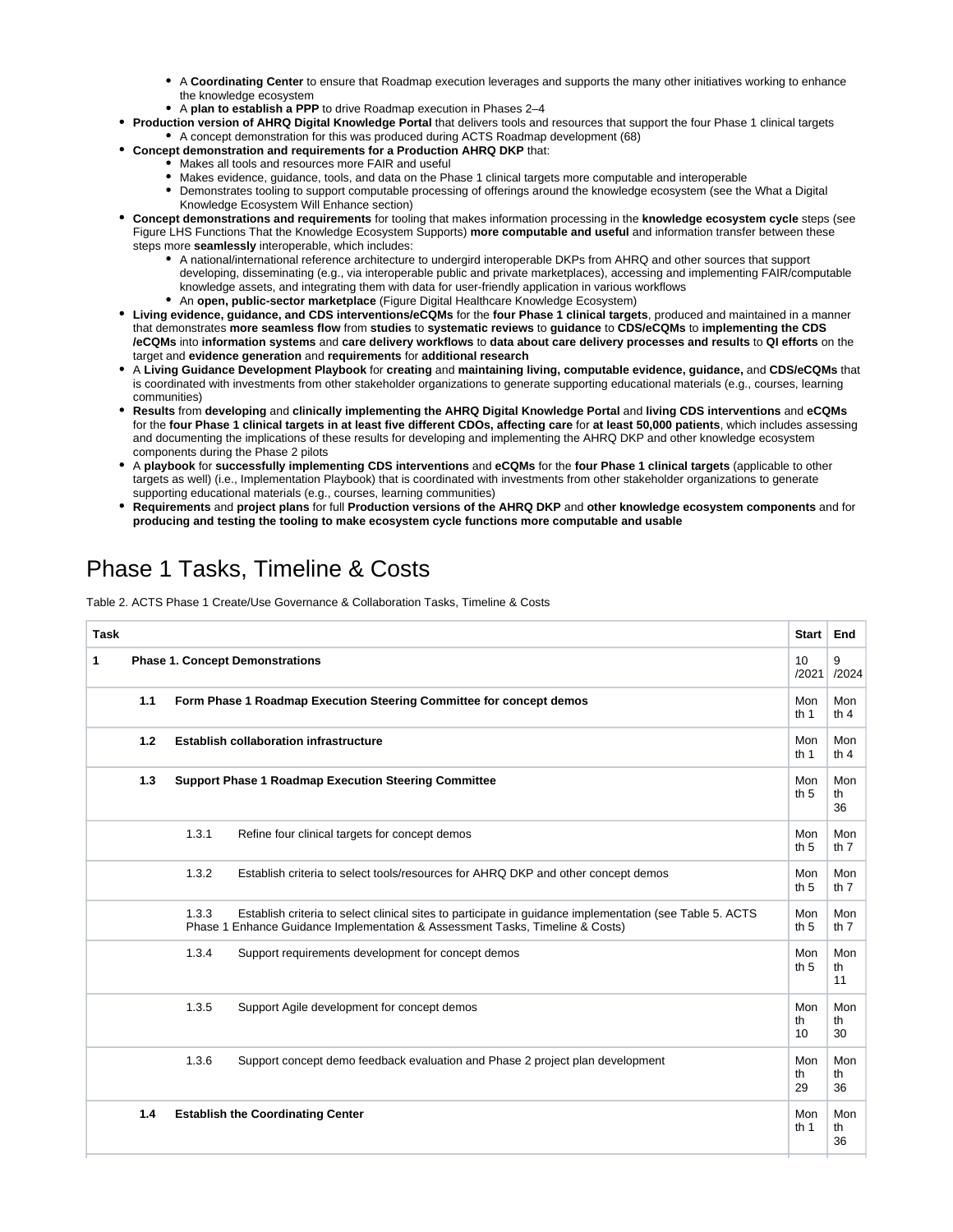| 1.4.1 | Institute project management for Phase 1 activities                                                                           | Mon<br>th $1$ | Mon<br>th<br>36 |
|-------|-------------------------------------------------------------------------------------------------------------------------------|---------------|-----------------|
| 1.4.2 | Cultivate opportunities for public and private organizations to contribute to and benefit from Phase 1                        | Mon<br>th $1$ | Mon<br>th<br>36 |
| 1.4.3 | Coordinate concept demo requirements gathering, development, evaluation, and Phase 2 pilot planning<br>with other initiatives | Mon<br>th $3$ | Mon<br>th<br>36 |
| 1.4.4 | Hold an annual meeting                                                                                                        | Mon<br>th $1$ | Mon<br>th<br>36 |
| 1.4.5 | Plan to form a PPP to manage Roadmap execution                                                                                | Mon<br>th $1$ | Mon<br>th<br>36 |

#### <span id="page-2-0"></span>Table 3. ACTS Phase 1 Enhance/Leverage Infrastructure Tasks, Timeline & Costs [\[1\]](#page-15-0)

| <b>Task</b> |               |                                                                                                | <b>Start</b>       | End                |
|-------------|---------------|------------------------------------------------------------------------------------------------|--------------------|--------------------|
| 1.5         |               | Develop an AHRQ DKP concept demo                                                               | Month <sub>3</sub> | Month<br>36        |
|             | 1.5.1         | Produce a directory of AHRQ tools and resources                                                | Month <sub>3</sub> | Month <sub>6</sub> |
|             | 1.5.2         | Augment the directory with authoritative select non-AHRQ tools and resources                   | Month <sub>3</sub> | Month 9            |
|             | 1.5.3         | Define requirements for an AHRQ Portal concept demo website                                    | Month <sub>3</sub> | Month 9            |
|             | 1.5.4         | Produce the AHRQ Portal concept demo website                                                   | Month <sub>7</sub> | Month<br>16        |
|             | 1.5.5<br>demo | Determine requirements to expand the AHRQ Portal concept demo website into an AHRQ DKP concept | Month <sub>5</sub> | Month<br>11        |
|             | 1.5.6         | Produce the AHRQ DKP concept demo                                                              | Month <sub>8</sub> | Month<br>30        |
| 1.6         |               | Develop concept demos for integrated tools that support the knowledge ecosystem cycle          | Month <sub>3</sub> | Month<br>28        |
|             | 1.6.1         | Determine requirements for ecosystem cycle support tooling concept demos                       | Month <sub>3</sub> | Month<br>11        |
|             | 1.6.2         | Produce/adapt a computable literature management tooling concept demo                          | Month <sub>7</sub> | Month<br>28        |
|             | 1.6.3         | Produce/adapt a systematic reviews tooling concept demo                                        | Month 7            | Month<br>28        |
|             | 1.6.4         | Produce/adapt a living guideline tooling concept demo                                          | Month <sub>7</sub> | Month<br>28        |
|             | 1.6.5         | Produce/adapt a CDS/eCQMs authoring tooling concept demo                                       | Month<br>12        | Month<br>28        |
|             | 1.6.6         | Produce an open, unified, integrated Federal marketplace concept demo                          | Month<br>12        | Month<br>28        |
|             | 1.6.7         | Produce/adapt a concept demo registry of care process and results data                         | Month<br>12        | Month<br>28        |

#### Table 4. ACTS Phase 1 Enhance/Develop Living, Computable Guidance Tasks, Timeline & Costs

| Task |                                                           |            | End      |
|------|-----------------------------------------------------------|------------|----------|
| 1.7  | Produce/enhance a living directory of high-impact studies | Month 3    | Month 36 |
| 1.8  | Produce/enhance living systematic reviews                 | Month 3    | Month 36 |
| 1.9  | Produce/enhance living clinical quidelines                | Month $31$ | Month 36 |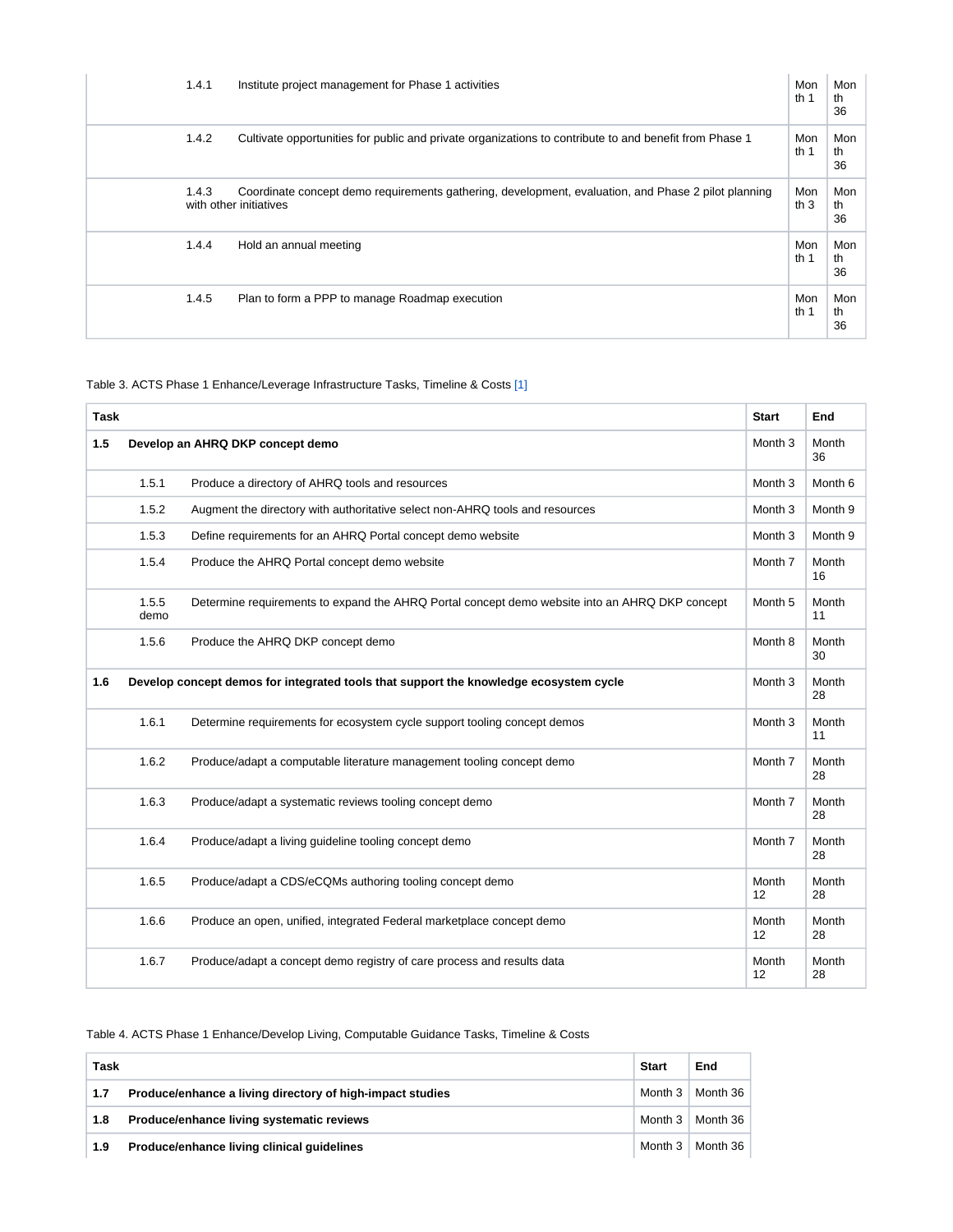| 1.10 | Produce/adapt at least one high-impact, living CDS intervention and corresponding eCQM | Month 3   Month 36        |
|------|----------------------------------------------------------------------------------------|---------------------------|
|      | 1.10.1 Produce initial living CDS/eCQMs                                                | Month $3 \mid$ Month 14   |
|      | 1.11 Produce a Living Guidance Development Playbook                                    | Month $3 \mid$ Month $36$ |

Table 5. ACTS Phase 1 Enhance Guidance Implementation & Assessment Tasks, Timeline & Costs

| Task                                                                                                                                                  |        |                                                                                      | <b>Start</b> | End         |
|-------------------------------------------------------------------------------------------------------------------------------------------------------|--------|--------------------------------------------------------------------------------------|--------------|-------------|
| Integrate the living CDS/eCQM and AHRQ Digital Knowledge Portal concept demos into information systems and<br>1.12<br>clinical workflows at five CDOs |        | Month<br>8                                                                           | Month<br>28  |             |
|                                                                                                                                                       | 1.12.1 | Select CDO sites, providers, and patients for quidance implementation and assessment | Month<br>8   | Month<br>14 |
|                                                                                                                                                       | 1.12.2 | Integrate interventions into systems, reengineer workflows, and train staff          | Month<br>15  | Month<br>21 |
|                                                                                                                                                       | 1.12.3 | Deploy tools and workflow into care delivery activities                              | Month<br>22  | Month<br>28 |
| <b>Produce an Implementation Playbook</b><br>1.13                                                                                                     |        | Month<br>3                                                                           | Month<br>34  |             |

#### Table 6. ACTS Phase 1 Evaluate/Plan Roadmap Execution Tasks, Timeline & Costs

| <b>Task</b> |        |                                                                                                                                                                                   | Start           | End             |
|-------------|--------|-----------------------------------------------------------------------------------------------------------------------------------------------------------------------------------|-----------------|-----------------|
| 1.14        |        | Gather and analyze feedback on concept demos                                                                                                                                      | Mon<br>th<br>12 | Mon<br>th<br>36 |
|             | 1.14.1 | Develop a plan to evaluate Phase 1                                                                                                                                                | Mon<br>th<br>12 | Mon<br>th<br>18 |
|             | 1.14.2 | Implement evaluation plan and develop requirements and project plans for Phase 2 pilots                                                                                           | Mon<br>th<br>19 | Mon<br>th<br>36 |
|             |        | 1.14.2.1<br>Evaluate Phase 1 concept demo processes and outcomes                                                                                                                  | Mon<br>th<br>19 | Mon<br>th<br>32 |
|             |        | 1.14.2.2<br>Provide requirements and a Phase 2 project plan to convert the AHRQ DKP concept demo into a fully<br>functional AHRQ DKP                                              | Mon<br>th<br>29 | Mon<br>th<br>36 |
|             |        | Provide requirements and a Phase 2 project plan to build the literature surveillance concept demo into a<br>1.14.2.3<br>Production-grade literature surveillance tool             | Mon<br>th<br>29 | Mon<br>th<br>36 |
|             |        | Provide requirements and a Phase 2 project plan to build the concept demo evidence synthesis tool<br>1.14.2.4<br>into a Production-grade living systematic review management tool | Mon<br>th<br>29 | Mon<br>th<br>36 |
|             |        | Provide requirements and a Phase 2 project plan to build the living computable guidance concept demo<br>1.14.2.5<br>into a Production-grade living guidance management tool       | Mon<br>th<br>29 | Mon<br>th<br>36 |
|             |        | 1.14.2.6<br>Provide requirements and a Phase 2 project plan to pilot the authoring tool and scale CDS/eCQM<br>development                                                         | Mon<br>th<br>29 | Mon<br>th<br>36 |
|             |        | Provide requirements and a Phase 2 project plan to build the public marketplace concept demo into a<br>1.14.2.7<br>Production-grade open/free marketplace                         | Mon<br>th<br>29 | Mon<br>th<br>36 |
|             |        | 1.14.2.8<br>Provide requirements and a Phase 2 project plan to scale the CDS/eCQM implementation to additional<br>sites and clinical targets                                      | Mon<br>th<br>29 | Mon<br>th<br>36 |
|             |        |                                                                                                                                                                                   |                 |                 |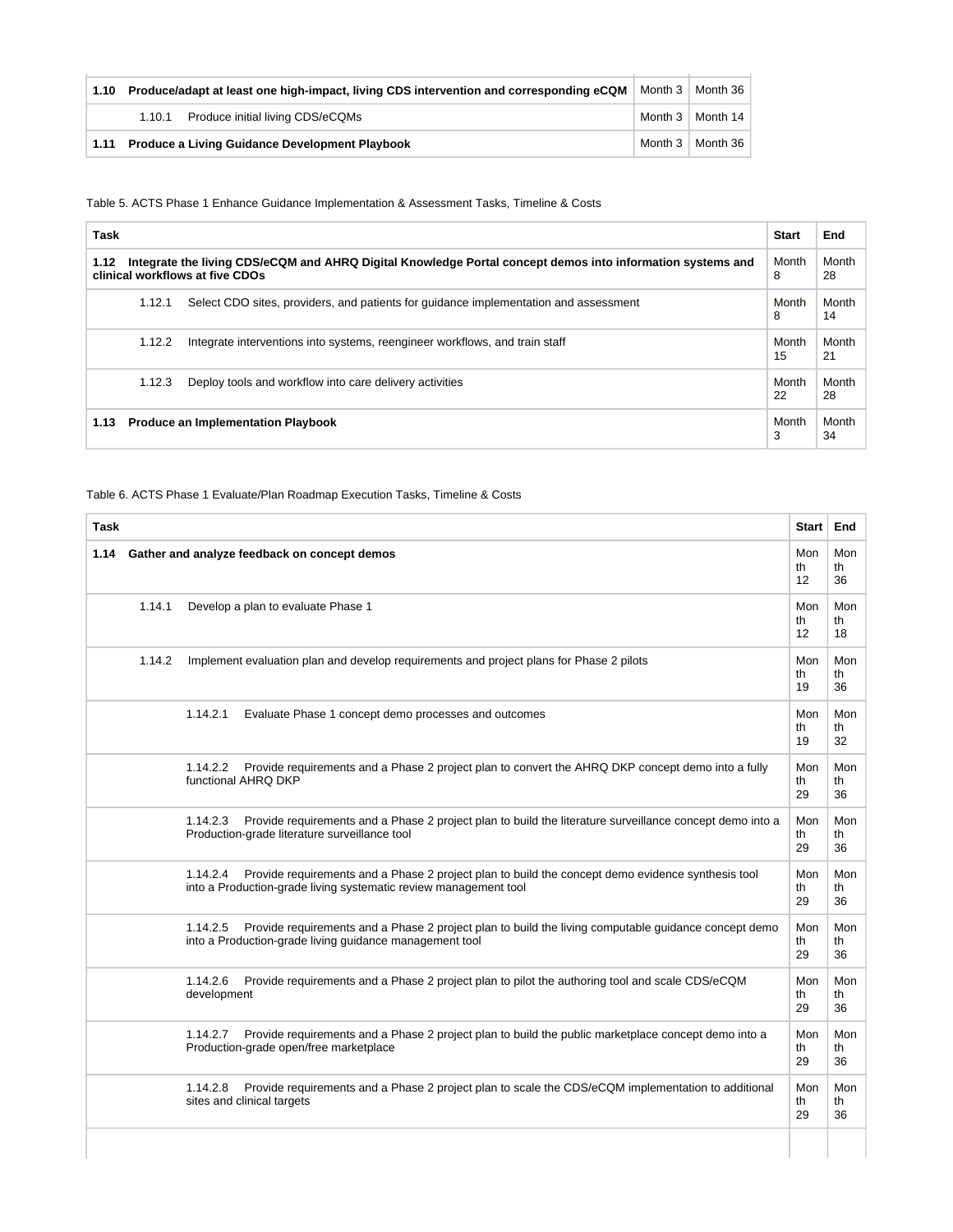|      |        | Provide requirements and a Phase 2 project plan to build the care process/results registry concept<br>1.14.2.9<br>demo into Production-grade tool                                      | Mon<br>th<br>29 | Mon<br>th<br>36 |
|------|--------|----------------------------------------------------------------------------------------------------------------------------------------------------------------------------------------|-----------------|-----------------|
|      | 1.14.3 | Produce Phase 1 report                                                                                                                                                                 | Mon<br>th<br>29 | Mon<br>th<br>36 |
| 1.15 |        | Develop and execute research plan                                                                                                                                                      | Mon<br>th $3$   | Mon<br>th<br>36 |
|      | 1.15.1 | Define strategies to incorporate AHRQ's Digital Healthcare Research Strategic Plan (DHRSP) into Phase 1 and<br>apply Roadmap results to the DHRSP                                      | Mon<br>th $3$   | Mon<br>th $9$   |
|      | 1.15.2 | Ensure bidirectional support between DHRSP strategic pillars and ACTS Phase 1 AHRQ DKP and knowledge<br>ecosystem enhancement concept demos and resource enhancement/development tasks | Mon<br>th<br>10 | Mon<br>th<br>36 |

# <span id="page-4-0"></span>Phase 1 Create/Use Governance & Collaboration

Despite many diverse efforts to better put evidence into practice and foster LHSs, progress toward the Quintuple Aim has been disappointingly slow. There still isn't a widely adopted shared vision for the desired future state or a clear path to achieve it. The governance and collaboration efforts in Phase 1 drive the broad adoption of a shared future vision for a knowledge ecosystem and benefits it delivers. This work builds on the foundation established by the ACTS Stakeholder Community (52) and Future Vision Workgroup (see Appendix B, Future Vision) (e.g., by engaging more stakeholders, covering more perspectives around the ecosystem cycle, and adding additional future vision details). These governance and collaboration mechanisms also guide execution of the Phase 1 tasks to drive progress toward this vision and ensure that the federally funded actions and results are amplified by complementary actions by other sectors.

# <span id="page-4-1"></span>Form Phase 1 Roadmap Execution Steering Committee for Concept Demos

The broadly representative Roadmap Execution Steering Committee oversees requirements development and concept demonstrations for a new AHRQ DKP and other interoperable knowledge ecosystem components (e.g., new or enhanced computable guidance, and DKPs and marketplaces from other organizations). These concept demonstrations drive knowledge ecosystem cycle enhancements for the four initial clinical target areas in ways that align with a consensus future vision.

The Roadmap Execution Steering Committee will:

- Refine the four proposed Phase 1 clinical targets to define exactly what aspects of these targets will be addressed by enhanced guidance content and technology for creating and applying this content based on the most pressing healthcare needs; includes defining a consensus future vision addressing how the knowledge ecosystem cycle should function for those targets
- Ensure that concept demonstrations are designed, executed, and evaluated in a manner that leverages major efforts focused on the clinical targets (e.g., USPSTF for preventive care, ACTS COVID Collaborative participant efforts for pandemic response, the American Medical Association's (AMA's) efforts to enhance blood pressure control nationwide, PCCDS-LN's OAP) and pertinent knowledge ecosystem enhancements (including refining and using pertinent standards)
- Ensure that the concept demonstrations provide requirements and valuable models for desired knowledge ecosystem components from AHRQ and others (e.g., DKPs, computable resources, marketplaces – and a reference architecture to enable interoperability across these) Set the stage for broad scaling of potential ecosystem enhancements to all other clinical improvement targets, any care delivery setting, and
- critical ecosystem stakeholder needs as outlined in the consensus future vision
- Identify critical dependencies for achieving the knowledge ecosystem/LHS future vision (e.g., payments, incentives) and outline a stakeholderdriven plan to address these dependencies and policy drivers to accelerate the "slow walk to value based care" (69) (e.g., by realigning business incentives and policies with shared LHS goals, building on current policy/payment efforts by public payers/regulators such as CMS (as outlined in Appendix A, Interplay With a Sampling of Other Strategic Plans, Priorities & Initiatives) and similar efforts by private payers and other market drivers)
- Oversee the development and execution of the Roadmap Research and Implementation Evaluation Plan

The Roadmap Execution Steering Committee will be open to contributions from individuals, organizations, and initiatives in a position to contribute to and benefit from achieving LHS/knowledge ecosystem goals; it will provide a route for them to engage with the Roadmap Execution Steering Committee and provide input and feedback. The Roadmap Execution Steering Committee will be seeded by work and stakeholders from the ACTS Stakeholder Community (52), ACTS COVID19 Guidance to Action Collaborative Learning Community (70) and other ACTS pilots (see Appendix E, AHRQ-Funded ACTS Pilots), and other related initiatives such as MCBK (71) and many others (see Figure 8. Sampling of Non-AHRQ Initiatives Addressing the Knowledge Ecosystem With Which Roadmap Execution Coordinates).

The Roadmap Execution Steering Committee provides a forum to help stakeholders advance their healthcare and public health-related goals in a manner that simultaneously supports and guides Roadmap execution. Table 7. Sample Stakeholder Concerns and Actions provides examples of these synergies.

Table 7. Sample Stakeholder Concerns and Actions

| Stakehold<br>er | <b>Critical Business Need/Concern</b>                                                                                                       | Actions to Address Needs (and Execute Roadmap)                                                                                                                                                                        |
|-----------------|---------------------------------------------------------------------------------------------------------------------------------------------|-----------------------------------------------------------------------------------------------------------------------------------------------------------------------------------------------------------------------|
| <b>AHRQ</b>     | Support care delivery (evidence, CDS)/QI;<br>make resources more FAIR, optimize return<br>on investment (ROI); support the Quintuple<br>Aim | Develop, demonstrate, pilot, and scale more computable content (e.g., care plan<br>authoring support tool/transformation support toolkit); AHRQ DKP/knowledge<br>ecosystem/Federal marketplace to make resources FAIR |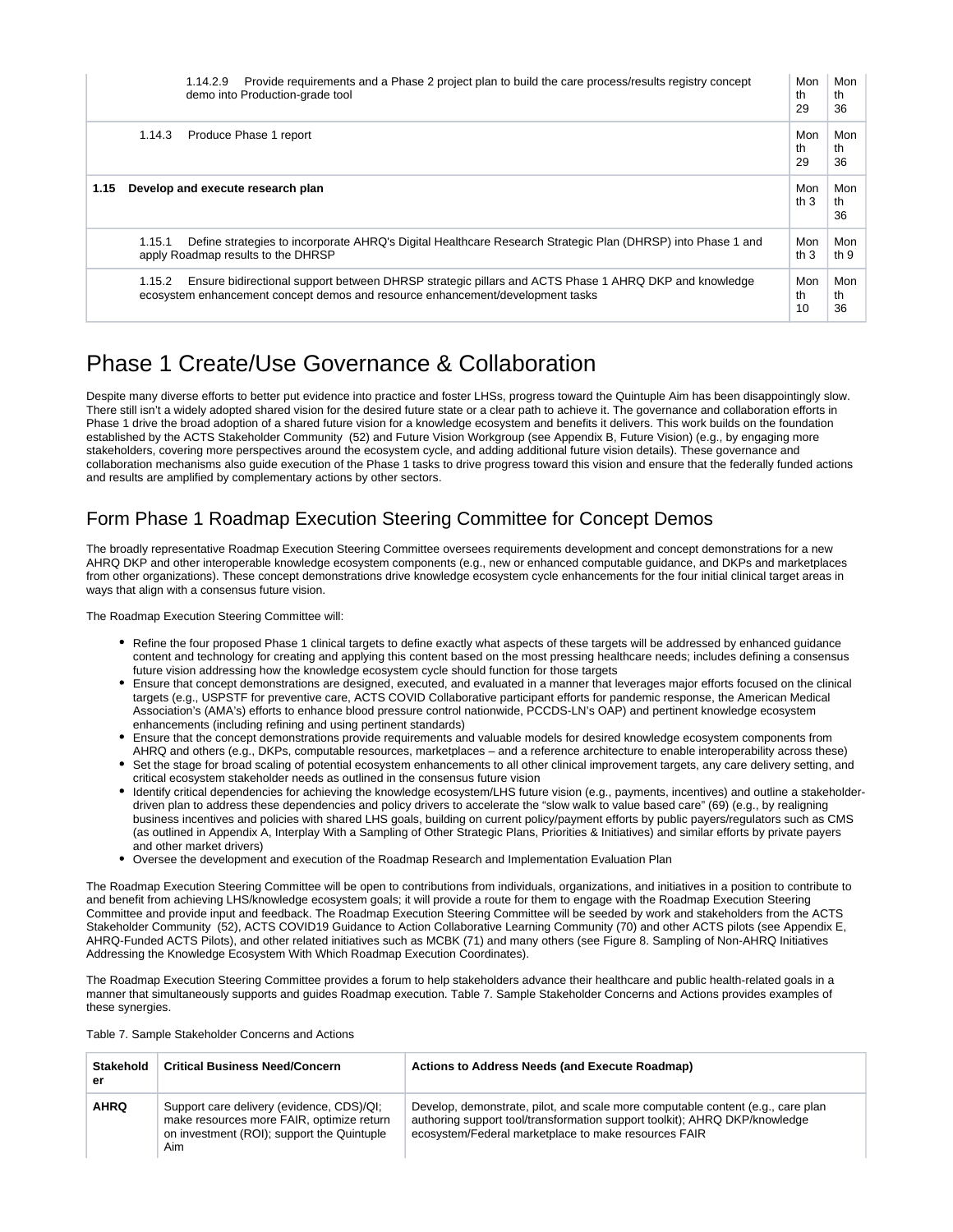| HHS                                                                      | Achieve high ROI on taxpayers'<br>investments; value-based care, reduce<br>health disparities; interoperability                                                               | Coordinate decision/action support; expand health IT certification / ONC standards;<br>comprehensive data dictionary; Lean training                                                                                                                                                                                          |
|--------------------------------------------------------------------------|-------------------------------------------------------------------------------------------------------------------------------------------------------------------------------|------------------------------------------------------------------------------------------------------------------------------------------------------------------------------------------------------------------------------------------------------------------------------------------------------------------------------|
| <b>CDOs</b>                                                              | Optimize outcomes; use financial resources<br>efficiently; support care team decisions<br>/actions; address accountability requirement;<br>enhance patient/community wellness | Participate in LHS learning community; data sharing activities; align quality measures<br>/CDS                                                                                                                                                                                                                               |
| Guideline<br><b>Developers</b>                                           | Produce evidence-informed, transparent<br>guidance; drive desired practice changes<br>and outcomes                                                                            | Engage user community in digital guideline development; support the development of<br>tools that help users implement guideline recommendations; address vulnerable<br>populations                                                                                                                                           |
| <b>Health IT</b><br><b>Suppliers</b>                                     | Meet client needs; patient-centered<br>offerings; workflow, information flow support;<br>address desired outcomes                                                             | Technology capabilities; usability; content sharing; interoperability and integration of<br>multiple data streams and users                                                                                                                                                                                                  |
| <b>Standards</b><br>Organizati<br>ons                                    | Manage standards development and<br>maturation; optimize clinician, implementer,<br>patient participation                                                                     | Ensure broad use cases, stakeholder participation, better engagement of regulatory<br>agencies, and adequate resources                                                                                                                                                                                                       |
| Quality<br><b>Support</b><br>Organizati<br>ons                           | Improve care processes and outcomes                                                                                                                                           | Provide tools and data streams; employ evidence-based resources; support<br>continuous learning                                                                                                                                                                                                                              |
| <b>Payers</b>                                                            | Optimize health, care, and satisfaction<br>results returned from healthcare payments                                                                                          | Make knowledge delivery/execution efforts more scalable and synergistic with those<br>of other stakeholders; accelerate the transition to integrated value-based payment<br>models that focus on desired outcomes and processes that support them (e.g., team-<br>based care); provide data streams to CDOs to facilitate QI |
| NLM/<br><b>Medical</b><br><b>Libraries</b>                               | Support knowledge organization,<br>management, and delivery                                                                                                                   | Support development of identifiers, metadata, digital repositories, digital preservation,<br>registries of information resources, search tools, compendia; ensure inclusivity and<br>public access to knowledge                                                                                                              |
| Research<br><b>Funders</b>                                               | Produce knowledge that provides the<br>greatest benefit                                                                                                                       | Target informatics and data science; encourage digital datasets; computable,<br>actionable knowledge dissemination; nontraditional support mechanisms for research                                                                                                                                                           |
| <b>Professio</b><br>nal<br>Associati<br>ons                              | Address and support members' professional<br>needs/challenges                                                                                                                 | Support training, mentorship; build content; develop and maintain standards-based,<br>readily updatable/computable guidelines                                                                                                                                                                                                |
| <b>Patients</b><br>&<br>Advocates                                        | Receive efficient/effective support for<br>achieving health goals                                                                                                             | Partner in care transformation efforts; collaborate with/feedback to resource<br>developers and implementers; advocate for underrepresented populations                                                                                                                                                                      |
| <b>HIEs and</b><br>Data<br>Organizati<br>ons                             | Gather and provide real-time data to support<br>key decisions and actions                                                                                                     | Use API; provide quality metrics; maintain data use agreements; provide feedback on<br>data quality and sharing barriers to CDOs                                                                                                                                                                                             |
| Quality<br><b>Measure</b><br>Developers                                  | Specify measures with fidelity to evidence;<br>use robust data; mitigate measurement<br>burden; support accountability and QI needs                                           | Further digital quality measure (dQM) development; engage user community in<br>development/implementation                                                                                                                                                                                                                    |
| Quality<br><b>Reporting</b><br>Organizati<br>ons                         | Gather/report quality information efficiently<br>and in ways that add value                                                                                                   | Coordinate and enhance reporting/use of quality measures across CMS, states,<br>payers, specialty societies, quality support organizations                                                                                                                                                                                   |
| <b>Accreditin</b><br>g,<br>Licensing<br>&<br>Certifying<br><b>Bodies</b> | Set evidence-informed performance<br>expectations                                                                                                                             | Collaborate with all stakeholders; engage learning professionals; develop harmonized<br>data-reporting infrastructure for health professional learning engagement                                                                                                                                                            |

# <span id="page-5-0"></span>Establish Collaboration Infrastructure

<span id="page-5-1"></span>Digital collaboration tools such as web meeting platforms, shared online documents for group editing, online databases for gathering and processing information about participant activities and insights, and a web-based collaboration platform all played important roles in developing this Roadmap (e. g., see the ACTS COVID Collaborative Learning Community web platform (55)). Roadmap execution will require even more robust and tightly managed infrastructure to support the highly collaborative and coordinated activities needed for successful Roadmap execution. This task includes reviewing strengths and limitations of the collaboration infrastructure used in Roadmap development and ACTS pilot efforts, along with other available collaboration tools, to design and implement infrastructure to support Phase 1 collaboration and coordination needs.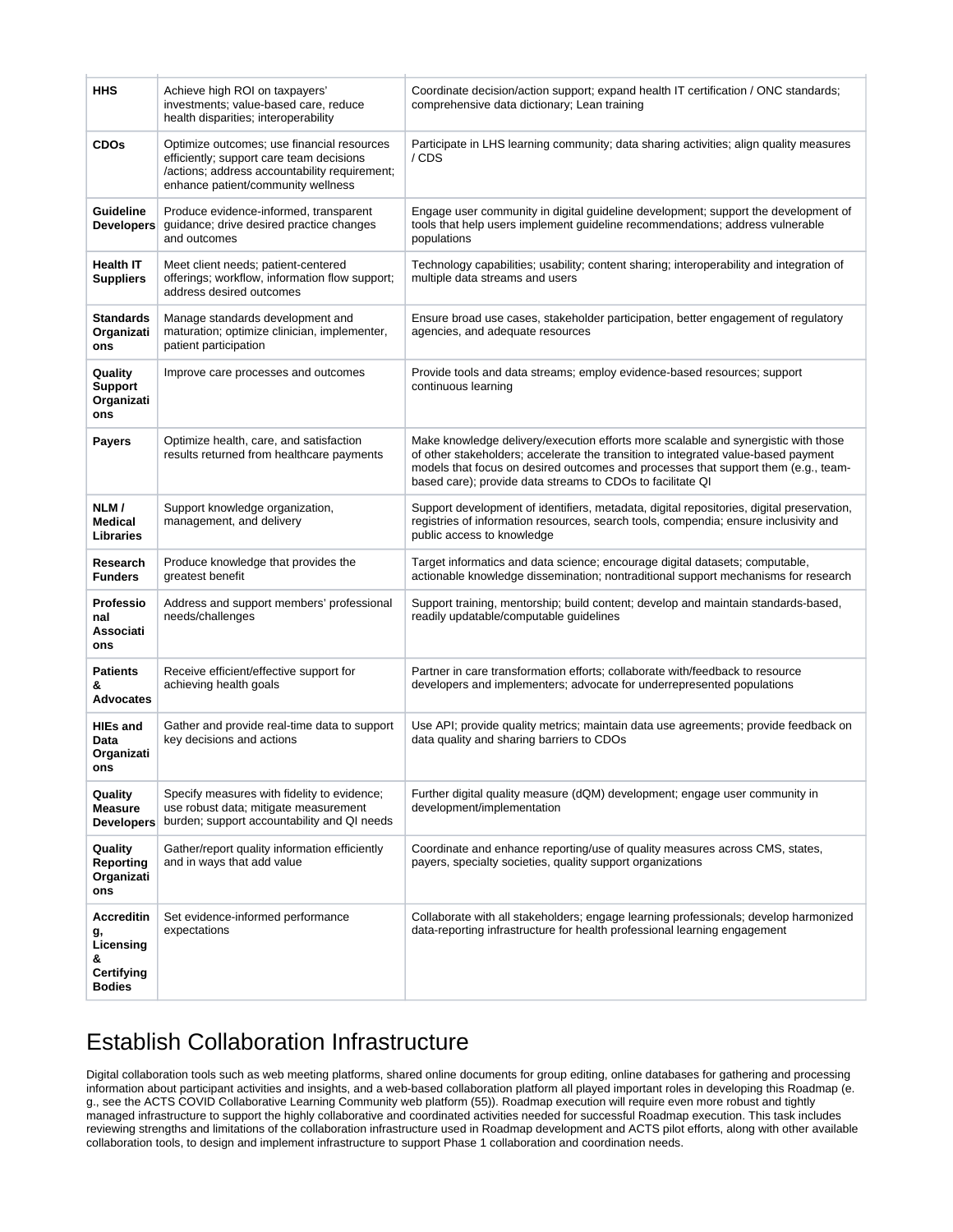### Support Phase 1 Roadmap Execution Steering Committee

#### **Refine Four Clinical Targets for Concept Demos**

The Phase 1 Roadmap Execution Steering Committee selects which specific aspects of the initial four clinical target areas will be addressed through efforts to improve specific care decisions and actions through enhanced CDS interventions and other enhanced knowledge ecosystem cycle components. For example, more specific targets might include:

- **Pandemic response:** Managing chronic COVID symptoms, selecting appropriate medications for acute treatment, assessing disease severity for triage decisions
- **Hypertension:** Support for patient self-monitored blood pressure, medication selection, patient self-management
- **Pain management / opioid use:** Non-opioid management of chronic non-cancer pain, appropriate opioid use for severe acute pain
- **Prevention:** Supporting specific types of cancer screening, counselling on lifestyle changes

These specifics will be chosen based on the potential to drive population health improvements, evidence supporting the value of interventions focused on the topic, and other pragmatic considerations such as major complementary national initiatives that could enhance Roadmap-supported efforts to address the target while simultaneously enhancing pertinent knowledge ecosystem components. Healthy People 2030's healthcare objectives (72) will inform target refinement.

#### **Establish Criteria to Select Resources for AHRQ DKP & Other Concept Demos**

The Roadmap Execution Steering Committee will establish the criteria to select existing resources pertinent to the four targets form AHRQ (Appendix F, AHRQ Offerings & the Knowledge Ecosystem Cycle) and others to ensure that the AHRQ Portal and Phase 1 concept demonstrations are designed, executed, and evaluated in a manner that fully leverages the best available resources.

#### **Establish Criteria to Select Clinical Sites to Participate in Guidance Implementation**

There is a short timeline for developing, implementing, and evaluating CDS interventions and eCQMs for the Phase 1 targets. Selecting implementation sites with a proven track record will help ensure success, though may limit results scalability. The Roadmap Execution Steering Committee will establish selection criteria that balance these types of tradeoffs in ways that optimize success and scalability of Phase 1 implementation efforts.

#### **Support Requirements Development for Concept Demos**

This task supports the direct work to develop the concept demonstration requirements that are covered by tasks 1.5.3, 1.5.5, and 1.6.1. The Roadmap Execution Steering Committee ensures broad stakeholder engagement in requirements development to ensure that concept demonstration tools and resources developed from those requirements are very likely to evoke strong interest in wide use and high expected valued for addressing the targeted needs and activities.

#### **Support Agile Development for Concept Demos**

This task supports the direct work to develop the concept demonstrations that are covered by tasks 1.5.4, 1.5.6, 1.6.2, 1.6.3, 1.6.4, 1.6.5, 1.6.6, and 1.6.7. The Roadmap Execution Steering Committee ensures broad stakeholder engagement in concept demonstration development to ensure that concept demonstration tools and resources are very likely to evoke strong interest in wide use and high expected valued for addressing the targeted needs and activities.

#### **Support Concept Demo Feedback Evaluation & Phase 2 Project Plan Development**

This task supports the direct evaluation and project planning work that is covered by 1.14. The Roadmap Execution Steering Committee ensures broad stakeholder engagement in these activities to ensure that all key stakeholder perspectives are included, and their implications for evaluation and planning are addressed.

#### **Establish the Coordinating Center**

The Coordinating Center is responsible for coordination among pertinent AHRQ (Figure 9. How AHRQ Supports Key Tasks in the Knowledge Ecosystem Cycle) and external (Figure 8. Sampling of Non-AHRQ Initiatives Addressing the Knowledge Ecosystem With Which Roadmap Execution Coordinates) initiatives that are related to all Phase 1 tasks and deliverables.

The Coordinating Center will be established and applied to supporting Phase 1 activities by building on related public and private efforts (e.g., by HL7 [FHIR accelerators (73)], the COVID19 Evidence Network to support Decision-making (COVID-END) (74), and other pertinent initiatives described in Appendix A, Interplay With a Sampling of Other Strategic Plans, Priorities & Initiatives). The Coordinating Center will leverage and support related activities under AHRQ's CDS Connect sustainability, PPP, and innovation collaborative efforts, as appropriate.

#### **Institute Project Management for Phase 1 Activities**

Comprehensive, sophisticated project management approaches and tools will be required to ensure that the many interdependent Phase 1 tasks are executed efficiently and effectively.

#### **Cultivate Opportunities for Public & Private Organizations to Contribute & Benefit from Phase 1**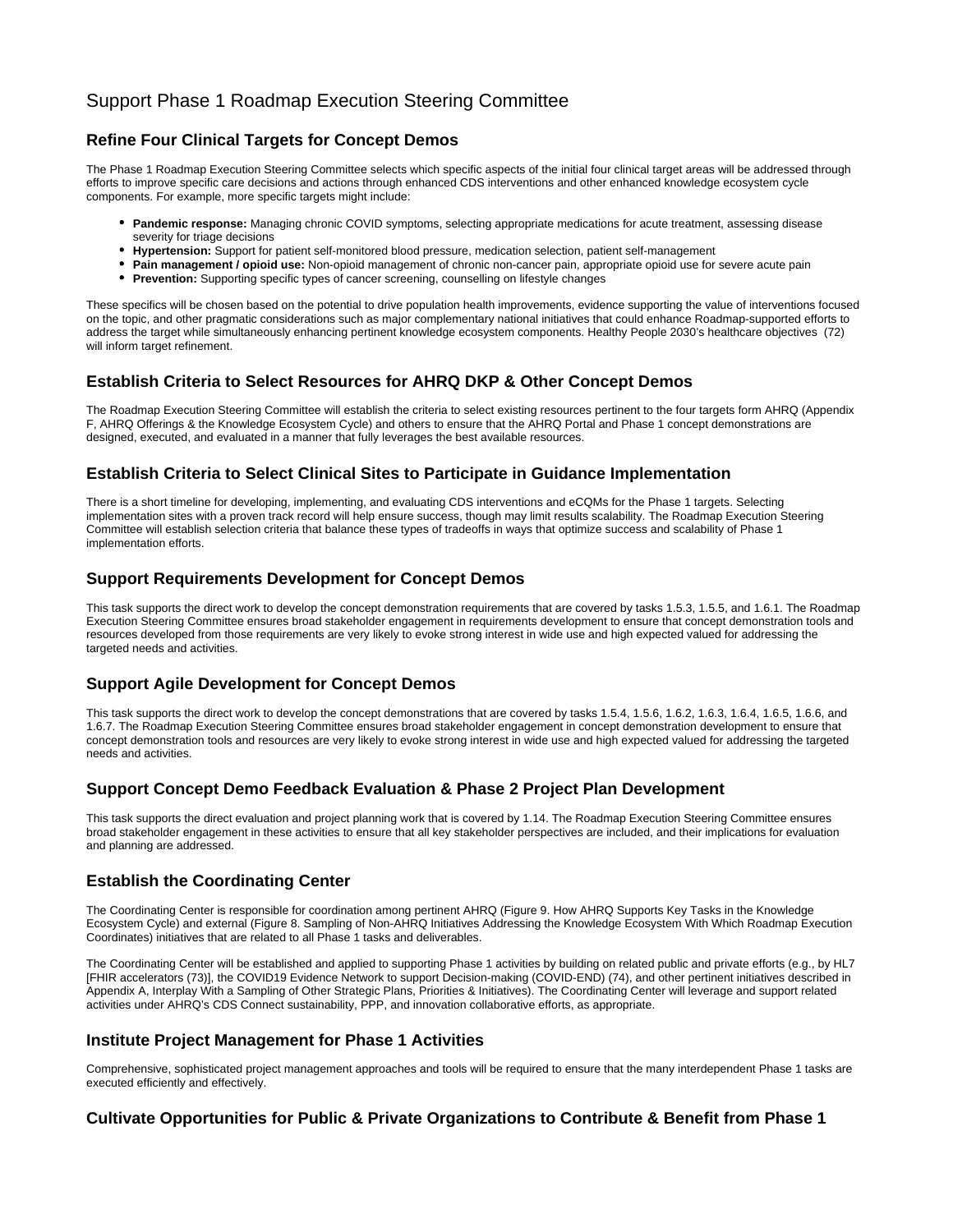Although ambitious, the Phase 1 tasks and deliverables will be most directly driven by only a relatively few targets, organizations, and tools. In this task, the Coordinating Center will cultivate opportunities for public and private organizations not directly funded by investments supporting Phase 1 activities to contribute to and benefit from all Phase 1 activities. For example, by addressing additional topics and implementation sites that harmonize with Phase 1 work but are funded by other sources.

#### **Coordinate Concept Demo Requirements Gathering, Development, Evaluation &Phase 2 Pilot Planning with Other Initiatives**

While the Roadmap Execution Steering Committee identifies the broad group of pertinent stakeholders and ensures their engagement in these activities, the Coordinating Center is responsible for actually coordinating pertinent activity within AHRQ (Appendix F, AHRQ Offerings & the Knowledge Ecosystem Cycle) and in other initiatives Appendix A, Interplay With a Sampling of Other Strategic Plans, Priorities & Initiatives to optimize processes and results in Phase 1.

#### **Hold an Annual Meeting**

During Roadmap development, Stakeholder Community members expressed a desire to have face-to-face meetings for networking, deep dives into challenging issues and to realize other collaboration benefits from such gatherings. Although there weren't resources to support such meetings, the project team did leverage gatherings such as the 2019 AMIA Annual Symposium where many Stakeholder Community members were present for such purposes (e.g., gaining consensus around knowledge ecosystem frameworks).

For Roadmap execution, an annual gathering will be important to achieve the collaboration and coordination goals. The meeting should be in-person, but if obstacles such as the COVID19 pandemic prevent this, a robust virtual event will be substituted. Many organizations have shown that such virtual events—when planned and executed carefully—can achieve many of the same results as face-to-face gatherings.

#### **Plan to Form a PPP to Manage Roadmap Execution**

Given the scope and impact of Roadmap activities related to public and private sector activities and goals, a PPP to support and guide Roadmap execution will help ensure that it fully leverages stakeholder resources in addressing their needs. Once formed in Phase 2, the PPP assumes responsibility for Roadmap-related governance and coordination activities conducted by the Roadmap Execution Steering Committee and Coordinating Center. It also enhances these efforts over the remaining 10-year Roadmap horizon, ensuring that the knowledge ecosystem/LHS goals and future vision are achieved in ways that meet stakeholder needs and enable them to drive progress. Planning for this PPP in Phase 1 will leverage and support related activities under AHRQ's CDS Connect sustainability, PPP, and innovation collaborative efforts, as appropriate.

#### <span id="page-7-0"></span>Phase 1 Enhance/Leverage Infrastructure

These Phase 1 activities will produce concept demonstrations for:

- AHRQ DKP functions that advance FAIRness, computability, and usefulness for AHRQ resources and tools that support the knowledge ecosystem cycle (see Figure 9. How AHRQ Supports Key Tasks in the Knowledge Ecosystem Cycle)
- Similar key knowledge ecosystem cycle functions in other public and private DKPs
- The reference architecture that supports interoperability within and across these platforms
- A free/open Federal marketplace for "one-stop shop" access to critical resources around the knowledge ecosystem cycle and interoperability between this Federal-integrated marketplace and other private-sector marketplaces

These concept demonstrations use core clinical target specifics validated by the Roadmap Execution Steering Committee as central use cases. Other uses cases may be added by the Phase 1 Roadmap Execution Steering Committee (e.g., based on strong interest and supported by pertinent stakeholders). These demonstrations illustrate how enhanced information flow for these clinical targets around the knowledge ecosystem cycle could be enabled by a new AHRQ DKP and other interoperable knowledge ecosystem components (e.g., new or enhanced digital guidance, and DKPs and marketplaces from other organizations).

#### **Develop an AHRQ DKP Concept Demo**

This task addresses AHRQ's central goal in establishing the ACTS initiative. That is, providing an approach for AHRQ programs (Appendix F, AHRQ Offerings & the Knowledge Ecosystem Cycle) to make their resources more FAIR, computable, and useful in ways that support its mission of producing evidence and ensuring that it is understood and used to improve health and healthcare. Work under this task leverages the Phase 1 Create /Use Governance & Collaboration tasks to produce an AHRQ DKP concept demo for delivering valuable tools and resources from AHRQ -enterprise wide, along with other selected sources—in ways that are sensitive to user roles, context, and needs. The AHRQ DKP concept demo will illustrate how AHRQ can help users better leverage its own offerings in the context of information and tools available from other public and private sources.

#### **Produce a Directory of AHRQ Tools & Resources**

To seed the AHRQ DKP concept demo, a Production-grade portal is developed to provide valuable tools and resources from AHRQ (Appendix F, AHRQ Offerings & the Knowledge Ecosystem Cycle) and other selected sources that can help stakeholders with knowledge ecosystem cycle activities **pertinent to the four Phase 1 targets**. The portal draws from **all pertinent tools** (e.g., EvidenceNOW Tools for Change (75), Prevention TaskForce (76), CDS Connect Repository (49), **evidence and guidance** (e.g., from AHRQ EPCs (77), SRDR+ (43), and the USPSTF (78)), QI resources (e.g., from CQuIPS (47)), and **healthcare performance data** (e.g., from the Center for Financing, Access, and Cost Trends [CFACT] (79)) from all three AHRQ centers and all AHRQ websites. This task involves identifying and producing a living directory of these pertinent AHRQ tools and resources that will feed thee AHRQ portal concept demo.

The Roadmap Execution Steering Committee identifies and iteratively refines selection criteria for directory entries by reviewing sample high-value content from AHRQ centers/websites and synthesizing criteria for items most valuable for ecosystem cycle activities. Work under this task includes tagging these resources to indicate the clinical target covered, ecosystem cycle step supported, and other metadata determined to be important. A structured, web-based data entry tool (e.g., analogous to the one used to manage knowledge ecosystem enhancement approaches in the ACTS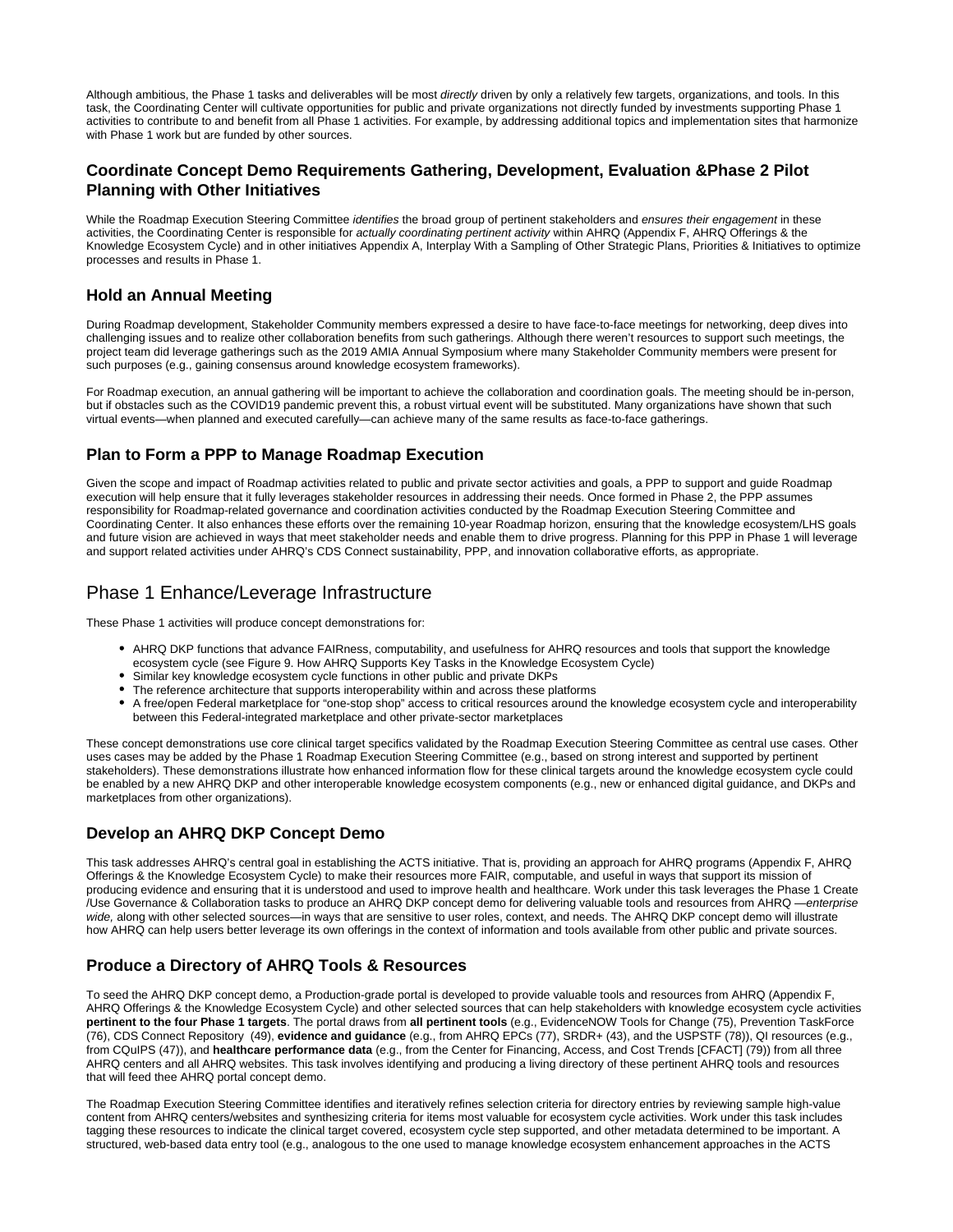COVID Collaborative (80)) is used to compile this information. The directory listings will be made computable using the standard FHIR Citation Resource to describe each directory entry with rich metadata to support FAIRness.

#### **Augment the Directory With Authoritative Select Non-AHRQ Tools & Resources**

As for the AHRQ offerings, produce a living directory of pointers to valuable, free/open online tools and resources from authoritative non-AHRQ sources to populate the concept demo portal. For example, to provide access to offerings from other HHS/Federal sources as well as from private, vetted, evidence-based sources such as specialty societies and academic medical centers. These offerings are selected to support decisions and actions around the knowledge ecosystem cycle for each clinical target per the Roadmap Execution Steering Committee-defined criteria. Directory entries are selected and tagged in a similar manner to entries from AHRQ.

#### **Define Requirements for the AHRQ Portal Concept Demo Website**

This task **defines requirements** for the AHRQ Portal concept demo website that provides users with information, resources, and tools from AHRQ and other sources. This information is focused on the four Phase 1 targets and is delivered by the portal in a user-friendly manner that is highly responsive to the user's role in the ecosystem cycle and specific need. Information is delivered through interfaces for searching, browsing, and APIs. Requirement definition addresses repository/database capabilities, content tagging/indexing details (e.g., which tags to use and how to apply them), UI and API specifications, and content management functions. The content that populates this portal is developed under tasks 1.5.1 (AHRQ) and 1.5.2 and (non-AHRQ). The requirements leverage CEDAR API (42) background activities and tooling.

Requirements include determining how best to manage information on the portal website within the scope of available concept demo time and resources. That is, addressing when the website will provide access to living content posted on the (AHRQ or others) source's website versus when (for expediency) a snapshot of the source content will be posted on the AHRQ Portal concept demo website along with notification that a more complete/current version might be available from the original source.

Test the hypothesis that private/commercial vendors will want to have pointers to their material in the Portal and help establish commerce mechanisms (see 1.6.6, Produce an Open, Unified, Integrated Federal Marketplace Concept Demo) because the knowledge ecosystem cultivated by this Roadmap will evolve into a compelling "front door" and communication for reaching and supporting customers.

#### **Produce the AHRQ Portal Concept Demo Website**

Produce a **fully functional Production portal** that helps users addresses needs throughout the knowledge ecosystem cycle for the four Phase 1 targets, while also serving as a **concept demonstration** for portal capabilities within an AHRQ DKP that is capable of providing pertinent information about **any** topic that AHRQ offerings cover. Leverage the preliminary portal concept demo work (68) by the Making GRADE the Irresistible Choice (MAGIC) Evidence Ecosystem Foundation in producing this deliverable.

#### **Determine Requirements to Expand the AHRQ Portal Concept Demo Website into an AHRQ DKP Concept Demo**

This AHRQ DKP delivers to different user roles (e.g., patients, care teams, QI teams, guideline developers, systematic reviewers, CDS implementers, public health professionals, policy makers, and many others) pertinent, vetted, and curated information from AHRQ and others that is responsive to their needs at all steps around the knowledge ecosystem cycle. This information spans the four knowledge representation levels (81), and includes narrative (L1), semi-structured (L2), structured (L3), and executable (L4) resources. Computable artifacts (i.e., L3, L4) are provided via CDS Connect.

This AHRQ DKP concept demo includes all AHRQ Portal concept demo functions, and it **demonstrates** how all **current** AHRQ offerings could be made more FAIR, while **actually delivering** this FAIRness for offerings related to the four Phase 1 targets. The broader AHRQ DKP concept demonstration also illustrates how selected AHRQ resources could become more **computable and standards-based**, and how AHRQ tools could better support **development of computable resources**. Examples of these enhancements are outlined in the What a Digital Knowledge Ecosystem Will Enhance section.

In addition to the AHRQ DKP (see Figure 10. AHRQ DKP) improving access to and use of AHRQ offerings, it is also the seed for an open, publicsector "one-stop-shop" portal and marketplace where users can easily find and access (e.g., via federated search, browse, and API functions) free information, tools, and resources from Government agencies and others that support decisions and actions throughout the knowledge ecosystem cycle. This AHRQ DKP-seeded marketplace interoperates smoothly with other DKPs and marketplaces as depicted in Figure 11. Digital Healthcare Knowledge Ecosystem. The AHRQ DKP concept demo illustrates how AHRQ can contribute to the world's **repository of computable content** for each ecosystem cycle step **as** well as contributing **tooling to create this computable content** (see section 1.6. **Develop concept demos for integrated tools that support the knowledge ecosystem cycle**).

The concept demo will determine what content should be placed within the AHRQ DKP versus what content is accessed via proper interfaces and metadata from primary sources, balancing single source of truth (which favors linking to primary source) and integration complexity (which favors managed data redundancy). Once developed, the ADKP concept demo will provide a springboard for defining requirements for a **full Production ADKP platform** (e.g., related to servers, software, search engine, UI, dashboard, data aggregation/visualization, API, data analytics as well as processes for change management, metadata management and system maintenance, and content management [master index, metadata taxonomy /ontology, mechanism to tag/classify artifacts, etc]).

Requirements for this AHRQ DKP concept demo will be determined by feedback collected from review of the AHRQ Portal Concept Demo, output from the AHRQ-funded ACTS Evidence/Guidance Computability Tools Requirements Pilot, as well as from AHRQ-sponsored challenges and connectathons (details to be guided by the Roadmap Execution Steering Committee), and other related discussions among stakeholders within and across all ecosystem cycle steps, e.g., as fostered by the Roadmap Execution Steering Committee and the Coordinating Center.

These AHRQ DKP concept demo requirements include seeding requirements for the **reference architecture** that will undergird the knowledge ecosystem (see Figure 11. Digital Healthcare Knowledge Ecosystem). These reference architecture requirements support **system interoperability and resource computability** across public and private DKPs and marketplaces. The AHRQ DKP and reference architecture requirements will leverage and build on report deliverables from the ACTS Marketplaces Workgroup (Appendix D, Marketplaces). They include standardized approaches to indexes, metadata, taxonomies, APIs, sandboxes, trusted curation, and other features needed to create a knowledge ecosystem that makes content and resources from AHRQ and others more FAIR, computable, useful, and widely used. The requirements for these also build on the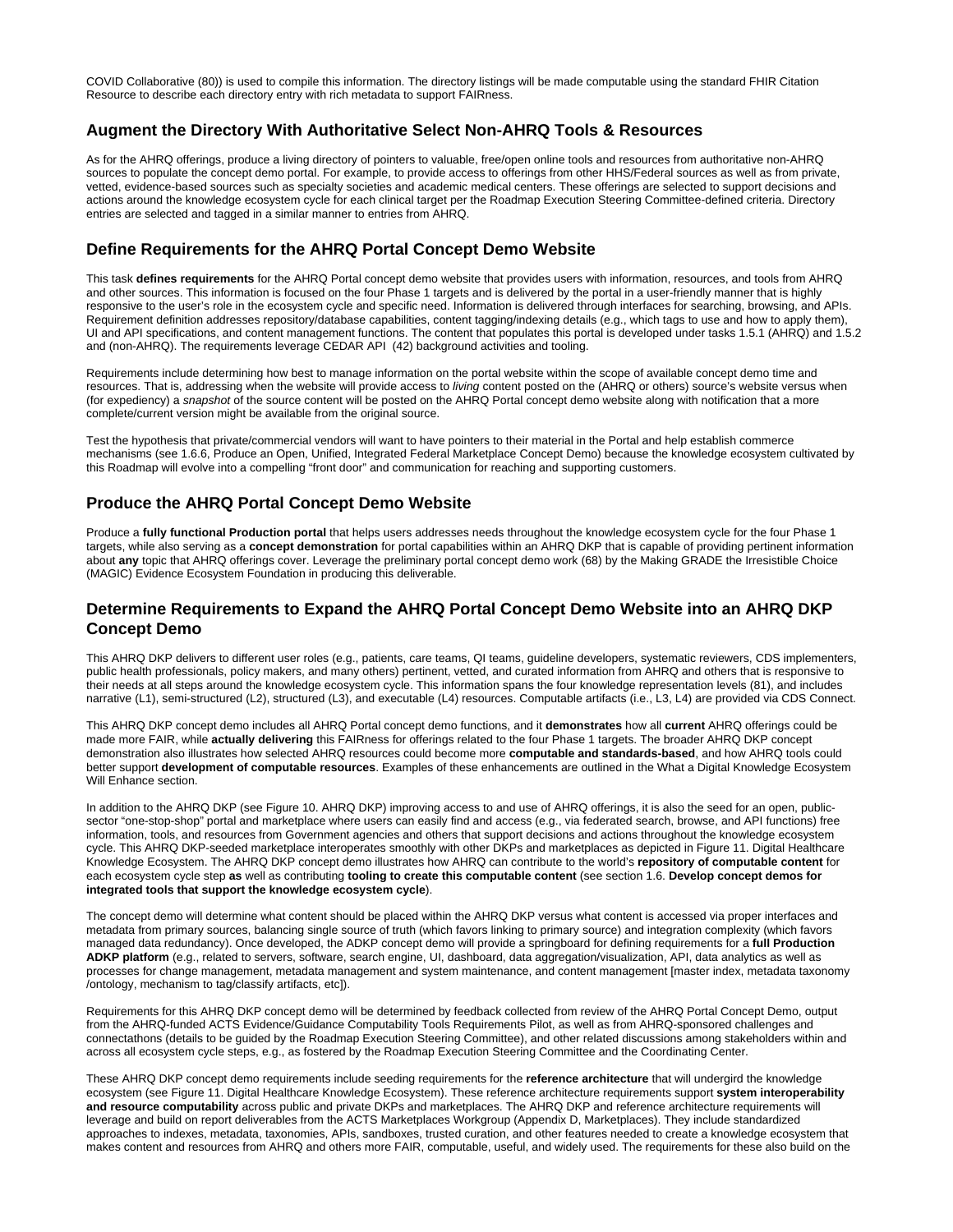ACTS Infrastructure/ Standards Workgroup landscape analysis (Appendix C, Infrastructure) to drive industry consensus and adoption around standards and a reference architecture for content representation, interoperability, and consumption needed to achieve the ACTS Future Vision. Work from relevant standards and FAIRness efforts (e.g., the MCBK Standards Work Group (82), OMG BPM+ Health COVID19 Navigator Tiger Team (83) and other related initiatives listed in Appendix A, Interplay With a Sampling of Other Strategic Plans, Priorities & Initiatives).

There have been various efforts to develop models and schemas related to the knowledge ecosystem cycle that will be leveraged to create the AHRQ DKP and reference architecture (see Appendix A, Interplay With a Sampling of Other Strategic Plans, Priorities & Initiatives), and leaders from many of these have participated actively in Roadmap development. Figure 16–Figure 20 provide a sampling of these models and schemas.

- Figure 16. Model for an Industry-Scale Knowledge Ecosystem
- Figure 17. Knowledge Representation Levels & Implementation Tiers
- Figure 18. Schema for Evidence-Related FHIR Resources (84)
- Figure 19. FHIR and the Evidence Ecosystem Cycle (85)
- Figure 20. HL7 Standards & Ecosystem Cycle (86)
- Figure 21. FHIR-Based Knowledge Representation Specifications (87)

Explanation about Figure 21. FHIR-Based Knowledge Representation Specifications (84) from its author, Bryn Rhodes: "This diagram depicts four categories of specifications, with representative examples of each category, illustrating how the various pieces can be used together to deliver shareable clinical reasoning artifacts such as quality measures and decision support rules. Along the bottom of the diagram are the foundational standards, including FHIR, with the five layers of Foundation, Conformance, Administration, Clinical, and Reasoning, as well as expression language and integration standards including FHIRPath, Clinical Quality Language (CQL), CDS Hooks, and SMART on FHIR. In the middle left are the Model Implementation Guides (IGs), typically derived from Administration and Clinical resources such as Patient, Encounter, and MedicationRequest. Model IGs are typically built to address a broad range of use cases, focused on a particular target realm or domain. In the middle right are the Specification IGs, which derive from the FHIR Clinical Reasoning resources to provide implementation guidance and conformance requirements for the creation, distribution, evaluation, and maintenance of shareable clinical knowledge. For example, the Quality Measure IG provides guidance on and conformance requirements for the use of the FHIR Measure and Library resources to create and share clinical quality measures, and the Clinical Practice Guidelines IG (CPG-on-FHIR) demonstrates how to build computable guideline (88) content. And finally, at the top of the diagram, the Content IGs are FHIR IGs, but not necessarily balloted as HL7 standards, rather these use the FHIR publication toolchain to support authoring and distribution, but the content is stewarded by separate authorities such as quality agencies and guideline developers; groups that have their own governance and maintenance policies. For example, the Healthcare Effectiveness Data and Information Set (HEDIS) IG contains HEDIS quality measures expressed using FHIR Measure and Library resources, and conforming to the Quality Measure IG profiles, while the CDC Opioid Prescribing IG and World Health Organization (WHO) Antenatal Care IGs contain decision support content to streamline guideline implementation."

# <span id="page-9-0"></span>Produce the AHRQ DKP Concept Demo

Using Agile methods, develop an AHRQ DKP concept demo that illustrates what could be done to make AHRQ tools and resources more FAIR, computable, and useful in ways that address all the defined requirements. Below are notes about interplay between the AHRQ DKP concept demo and related efforts and resources in AHRQ centers (see Appendix F. AHRQ Offerings & the Knowledge Ecosystem Cycle).

- CEPI:
	- Enhance CDS Connect website into CDS Connect 2.0. By 2025, CDS Connect 2.0 provides the primary tool for creating Federal CDS interventions [L3/L4] (freely available to anyone who wants to use this tool) and the primary source for accessing these interventions—as well as interventions from anyone else that wants to make them available via this free marketplace.
		- Evolve CQL authoring tool into the unified Federal CDS authoring environment (e.g., add BPM+ capabilities, cover all types of CDS interventions that are needed/valuable)
		- Build out marketplace functionality (e.g., trust, digital rights management [DRM], curation, product labeling)
	- Explore enhancements to an NGC successor, if becomes available, so there's seamless integration across all separate websites, works with APIs/portal, tied into CDS Connect 2.0 efforts
		- Optimize ways that guidelines get into NGC and out of NGC, get vetted for trust, support development of CDS interventions, etc. all happen in ways that leverage—and add value back to—pertinent components of the knowledge ecosystem
	- Enhance other CEPI evidence-based resources and websites into 2.0 versions:
		- SRDR+
		- Effective Healthcare (EPC)
		- Academy for Integrating Behavioral Health and Primary Care
		- Digital Healthcare Research
		- Patient-Centered Medical Home
		- Practice-Based Research Networks (PBRNs)
		- S. Health Information Knowledgebase/eCQMs
	- CFACT: coordinate with data harmonization project; establish proper tagging to enable interface/integration with other components of AHRQ DKP
		- Data Harmonization Effort
			- Medical Expenditure Panel Survey (MEPS)
			- Healthcare Cost and Utilization Project (HCUP) User Support (HCUP-US)
			- $\bullet$ Healthcare Cost and Utilization Project Network (HCUPnet)
			- Consumer Assessment of Healthcare Providers and Systems (CAHPS)
			- National Healthcare Quality and Disparities Reports (NHQDR)
		- CQuIPS: coordinate and develop interfaces with patient, safety, and quality content, resources, and tools to ensure proper integration within AHRQ DKP
			- AHRQuality Indicators™
			- Patient Safety Network (PSNet)
			- NHODR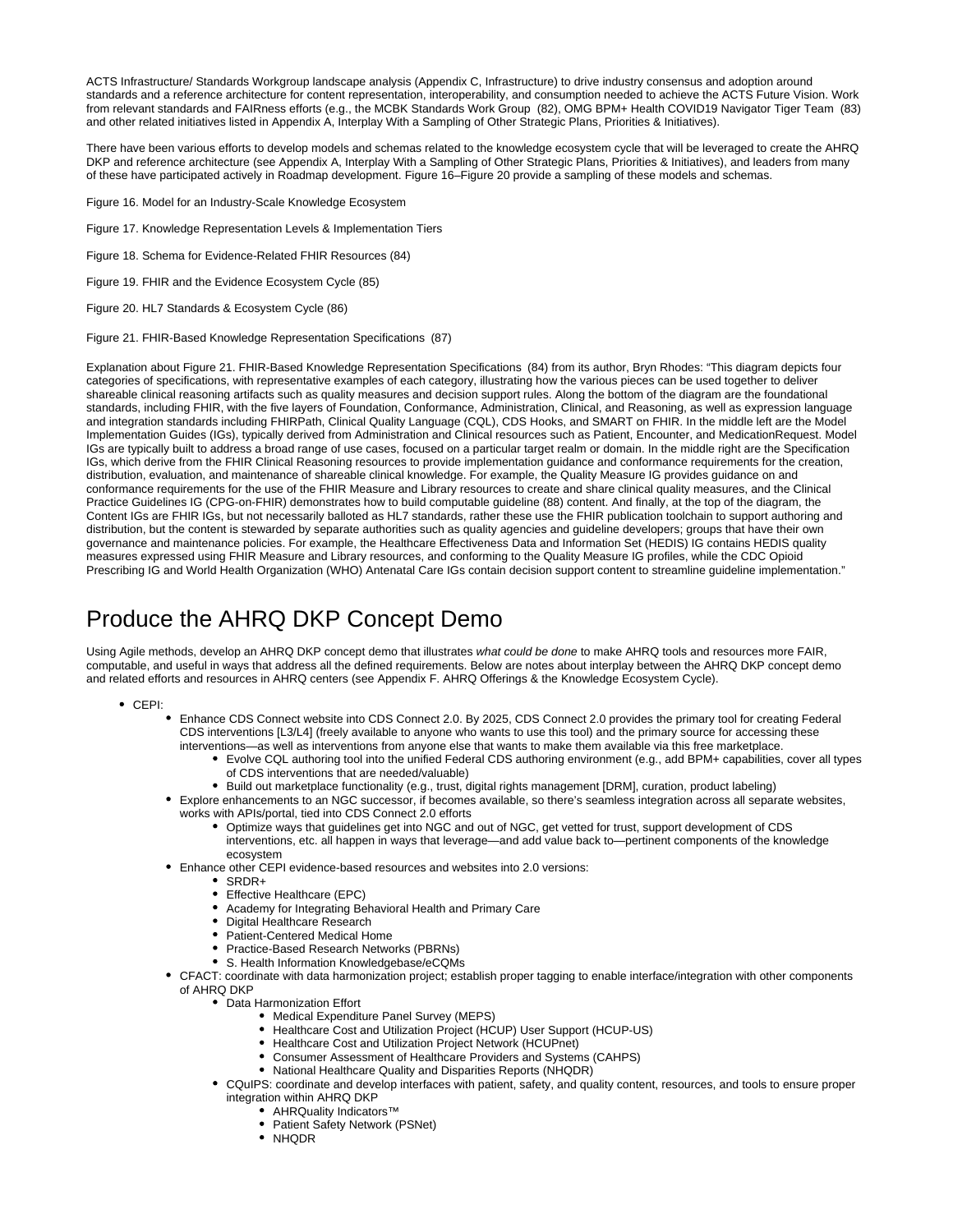- Patient Safety Organizations
- $\bullet$ Patient Safety Organizations Privacy Protection Center
- Morbidity & Mortality Rounds on the Web
- CAHPS
- Cross-cutting / Office of Communications (OC)/ chief information officer (CIO): coordinate and develop interfaces with [AHR](http://AHRQ.gov/OC/CIO) [Q.gov/OC/CIO](http://AHRQ.gov/OC/CIO) efforts to ensure proper integration within AHRQ DKP
	- gov
	- Project Resource Online Database
		- Develop Concept Demos for Integrated Tools That Support the Knowledge Ecosystem Cycle

As illustrated in Figure 11. Digital Healthcare Knowledge Ecosystem, the AHRQ DKP is one component of the much larger and complex knowledge ecosystem, and, as shown in Figure 9. How AHRQ Supports Key Tasks in the Knowledge Ecosystem Cycle the AHRQ DKP supplies only a portion of the critical knowledge ecosystem tools and functions. In this series of tasks, concept demos are produced for integrated tools that support key activities around the knowledge ecosystem cycle—complementing and interoperating seamlessly with AHRQ DKP resources and functions.

With use cases based on living resources being developed under Table 4. ACTS Phase 1 Enhance/Develop Living, Computable Guidance Tasks, Timeline & Costs and implemented under Table 5. ACTS Phase 1 Enhance Guidance Implementation & Assessment Tasks, Timeline & Costs, these concept demos address how stakeholder can create and consume information around the ecosystem cycle more efficiently and effectively and achieve better results. With support from the Roadmap Execution Steering Committee and the Coordinating Center, these tasks are executed in a manner that fully leverages current and emerging resources and approaches from AHRQ (see Appendix F, AHRQ Offerings & the Knowledge Ecosystem Cycle, other national initiatives (see Appendix A, Interplay With a Sampling of Other Strategic Plans, Priorities & Initiatives), and other drivers in the healthcare environment. For example, other current and emerging DKPs such as the application marketplaces from EHR vendors and other IT suppliers.

An important resource for all the subtasks below is the living repository of Approaches to Improving the Knowledge Ecosystem Cycle (80) being developed by the ACTS COVID Collaborative (55) described in E.3.1, ACTS COVID19 Evidence to Guidance to Action Collaborative Pilot.

## <span id="page-10-0"></span>Determine Requirements for Ecosystem Cycle Support Tooling Concept Demos

The Roadmap Execution Steering Committee will engage stakeholders in each individual knowledge ecosystem cycle component and the entire cycle to define requirements for a series of integrated ecosystem cycle support tooling concept demos that make the entire cycle more computable, FAIR, and useful. Once implemented in subsequent Roadmap execution Phases, these tools will improve the efficiency and effectiveness of each cycle component and the ability of the knowledge ecosystem to broadly support LHS and realize the Quintuple Aim.

It is important to note that aim for these requirements it to produce systems that only automate and standardize things that should be more automated (as outlined in the What a Digital Knowledge Ecosystem Will Enhance section). There are important judgement activities at each step of the knowledge ecosystem cycle (e.g., related to evidence evaluation and clinical decisions), and trying to fully automate activities that require human judgement is inappropriate, dangerous, and not at all what is intended for this task or the broader Roadmap.

These requirements will be informed by the AHRQ DKP requirements, including requirement for the underlying reference architecture. These requirements will leverage, adapt, and extend currently available offerings for each component and national/international efforts to support computable guidance development (e.g., clinical practice guidelines on FHIR IG (86) (89) and its application by authors within the COVID19 Digital Guidelines Workgroup (90), the MCBK initiative (71), and others).

The requirements will also address the following:

- For tooling that supports identifying, processing, and communicating a specific type of knowledge:
	- Setting a defined schema for the knowledge type (e.g., FHIR resources)
		- Demonstrating functional data entry forms (UIs) so people can specify the knowledge in ways that are converted to the defined schema
		- Demonstrating functional data transformations so knowledge in structured data formats can be automatically converted to the defined schema
	- Demonstrating functional UIs for people to search and view the specific knowledge
- For standards supporting the infrastructure (data transfer schema, terminologies):
	- $\bullet$  Demonstrating the standard is adequate to convey the desired knowledge
	- Coordination with the standard developer to adjust the standard (or adjust the implementation) as needed to convey the desired knowledge

All the subtasks outlined below use the Roadmap Execution Steering Committee-selected clinical dimension for each of the four Phase 1 clinical targets as core use cases.

# <span id="page-10-1"></span>Produce a Computable Literature Management Tooling Concept Demo

Using Agile methods, produce (or adapt from available system(s)) a **computable literature management tooling** concept demo to illustrate creating and managing a living repository of current and emerging **high-impact studies** on specific targets. Leverage capabilities related to this that are currently available in systems (e.g., the L·OVE platform (91)). This computable literature management concept demo will automate the steps to populate the living repository of high-impact studies and will make information about the studies computable using standards. This task builds on the Tool 1 requirements for **computable study details** results being produced within the ACTS COVID computable evidence/guidance requirements pilot (see E.3.2, Evidence/Guidance Computability Tools Requirements Pilot).

This task includes documenting **stakeholder feedback** about how the concept demo could be enhanced and applied to improving efficiency and effectiveness of topic-focused literature surveillance (including both processes and technologies), and **synthesizing best practices and processes** b ased on that feedback. These results will inform the Living Guidance Playbook (described in 1.11).

# <span id="page-10-2"></span>Produce a Systematic Reviews Tooling Concept Demo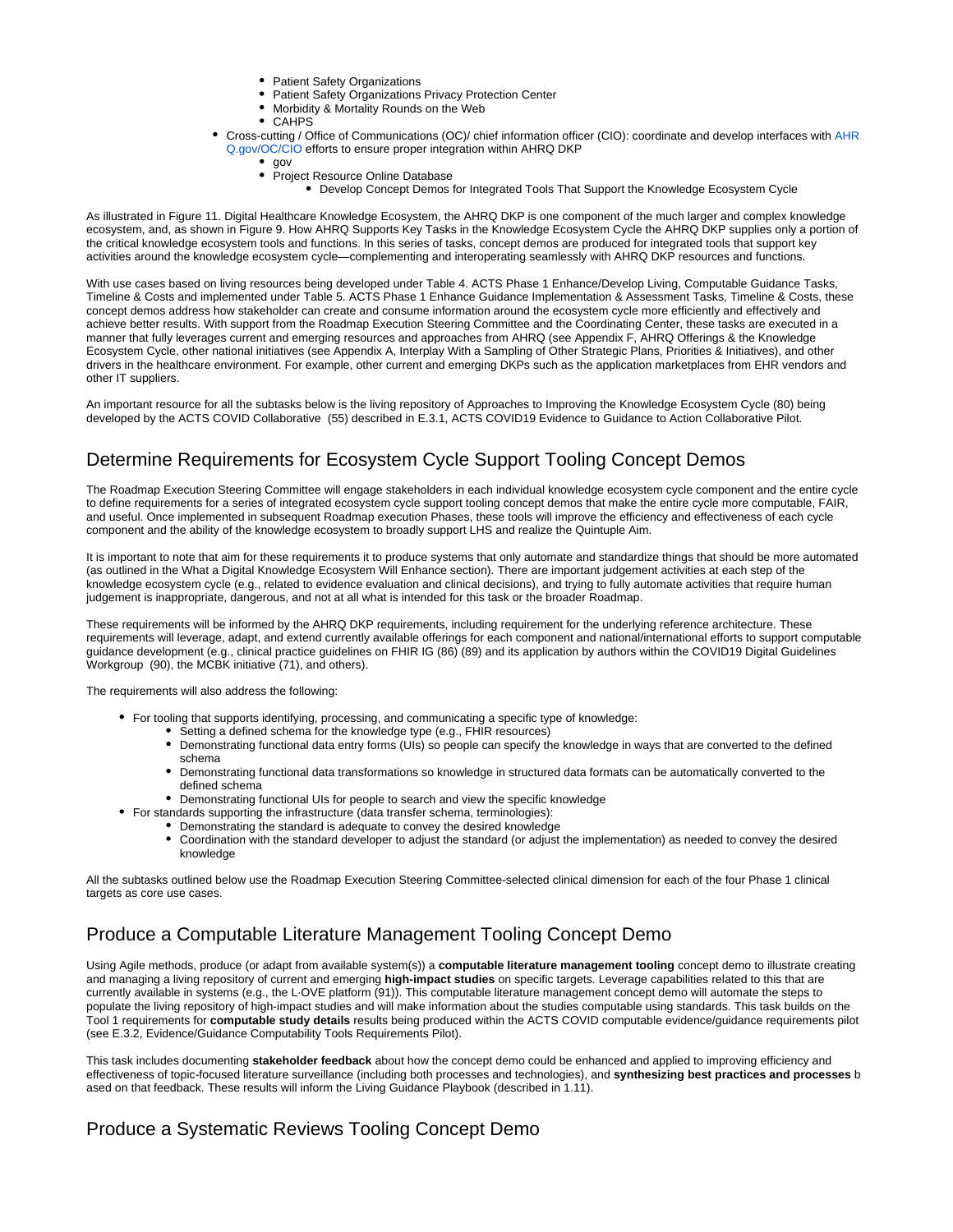Using Agile methods, produce (or adapt from available system(s)) a **concept demo** of tooling to **create** and **maintain living reviews** in a **computable** fashion, including automating manual processes prone to error (e.g., data entry). This concept demo interoperates seamlessly by receiving computable data from literature surveillance concept demo tool (described in 1.6.2) and providing computable data to the concept demo guideline management tool (described in 1.6.4). It leverages Tool 2 requirements for making systematic reviews computable from the ACTS tool requirements pilot (see E.3.2, Evidence/Guidance Computability Tools Requirements Pilot), cultivates synergies with efforts by systematic review platforms (92), and **leverages** and **seamlessly integrates with** current and planned **SRDR+** functionality.

This task includes documenting **stakeholder feedback** about how the concept demo could be applied to improving efficiency and effectiveness of producing living systematic reviews (including both processes and technologies) and **synthesizing best practices and processes** based on that feedback. These results will inform the Living Guidance Playbook (described in 1.11).

## <span id="page-11-0"></span>Produce a Living Guidelines Tooling Concept Demo

Using Agile methods, produce (or adapt from available system(s)) a concept demo tool that supports developing and maintaining **living guidelines in a computable, standards-based, automated fashion**, leveraging current and planned SRDR+ functionality. This guideline tooling concept demo interoperates seamlessly by receiving computable data from the systematic reviews tooling concept demo (described in 1.6.3) and providing computable data to the concept demo CDS/eCQM authoring tool (described in 1.6.5). This tooling could leverage or emulate tools such as MAGICapp (93). It also leverages computable guidance rationale and processing value sets for guideline concepts and requirements for Tools 3 and 4 from the ACTS tooling pilot (see E.3.2, Evidence/Guidance Computability Tools Requirements Pilot).

This task includes documenting **stakeholder feedback** about how the concept demo could be applied to improving efficiency and effectiveness of producing living guidance (including both processes and technologies) and **synthesizing best practices and processes** based on that feedback. These results will inform the Living Guidance Playbook (described in 1.11).

# <span id="page-11-1"></span>Produce a CDS/eCQMs Authoring Tooling Concept Demo

Using Agile methods, produce (or adapt from available system(s)) a concept demo of authoring tooling to create l**iving CDS/eCQMs in a computable, standards-based, automated fashion**, leveraging current and planned CDS Connect Authoring Tool functionality. This CDS/eCQMs authoring tool concept demo includes functions beyond what CDS Connect will have available during Phase 1 (e.g., taking BPM+ artifacts and putting them into CQL and other CDS interventions). This concept demo illustrates enhanced interoperability by seamlessly receiving computable data from the guideline management tool concept demo (described in 1.6.4) and providing standards-based CDS interventions and eCQMs for implementation. This interoperability will be demonstrated in Phase 2 (task 2.12).

This task includes documenting **stakeholder feedback** about how the concept demo could be applied to improving efficiency and effectiveness of authoring tools for living CDS/eCQMs (including both processes and technologies) and **synthesizing best practices and processes** based on that feedback. These results will inform the Living Guidance Playbook (described in 1.11).

# <span id="page-11-2"></span>Produce an Open, Unified, Integrated Federal Marketplace Concept Demo

Using Agile methods, produce a concept demo for an open, integrated Federal marketplace with a "one-stop-shop" user experience. This marketplace concept demo disseminates in a **limited-function Production fashion** (analogous to the Production capabilities of the AHRQ Portal concept demo) the CDS/eCQMs for the four targets that are produced and implemented during Phase 1 (e.g., L3s gathered into the AHRQ Digital Knowledge Portal concept demo). This function builds on CDS Connect Repository (49) and any enhancement available during Phase 1. The concept demo more broadly illustrates the full reference architecture-enabled capabilities and other reference architecture-enabled requirements established for the AHRQ DKP.

The Federal Marketplace concept demo illustrates seamless interoperability with other marketplaces (e.g., from EHR vendors and private/commercial medical publishers), and with the AHRQ DKP. This marketplace concept demo addresses DRM and integration of L3/L4s into local systems (e.g., app store-like functionality). It also illustrates seamless interoperability with the CDS Authoring Tool concept demo in the previous cycle step and CDS /eCQM integration into clinical systems in the following cycle step.

The infrastructure that provides DKPs and marketplaces must answer these questions:

- What are the contents?
- How can these contents be accessed?
- $\bullet$ What do the contents do (e.g., what parts/activities in the knowledge ecosystem cycle to they support)?
- Can the contents be trusted?
- How can the contents be used?

To demonstrate interoperability with other marketplaces, this task includes conducting a private/commercial marketplace environmental scan and outreach (supported by the Roadmap Execution Steering Committee and Coordinating Center) for collaboration on the concept demo. This work builds on private/commercial marketplace stakeholder engagement from ACTS Roadmap Development and COVID Collaborative and includes considering the implications of blockchains (94) (95) for marketplace development.

For Federal / HHS Agencies interested in participating, identify high-value content relevant to clinical targets/use cases and assemble it into the free /Federal marketplace concept demo, which includes concept demos of new and/or enhanced HHS Agency DKP infrastructure for making this content more computable and usable in ways that will better meet stakeholder needs. Do likewise for PRIVATE DKPs/marketplaces (e.g., commercial publishers and EHR vendors who are interested in participating in concept demos of interoperable marketplaces and who have high-value content relevant to clinical targets/use cases and clients interested in that content and in participating in ACTS the Phase 1 marketplace concept demo). These stakeholders would participate for the value proposition of increasing the reach and value of their offerings and wouldn't be funded by the Federal Roadmap investment.

This task coordinates with and leverages related Federal initiatives identified in Appendix A, Interplay With a Sampling of Other Strategic Plans, Priorities & Initiatives, such as PCCDS-LN's Knowledge Network Proposal (96), the Logica Roadmap (97), and other relevant efforts as outlined in this Roadmap and identified by the Roadmap Execution Steering Committee. It builds on the CDS Connect Life Cycle (98) (see Figure 22. CDS Connect Life Cycle). It also builds on and leverages earlier proposals for producing an open Federal marketplace and knowledge ecosystem (see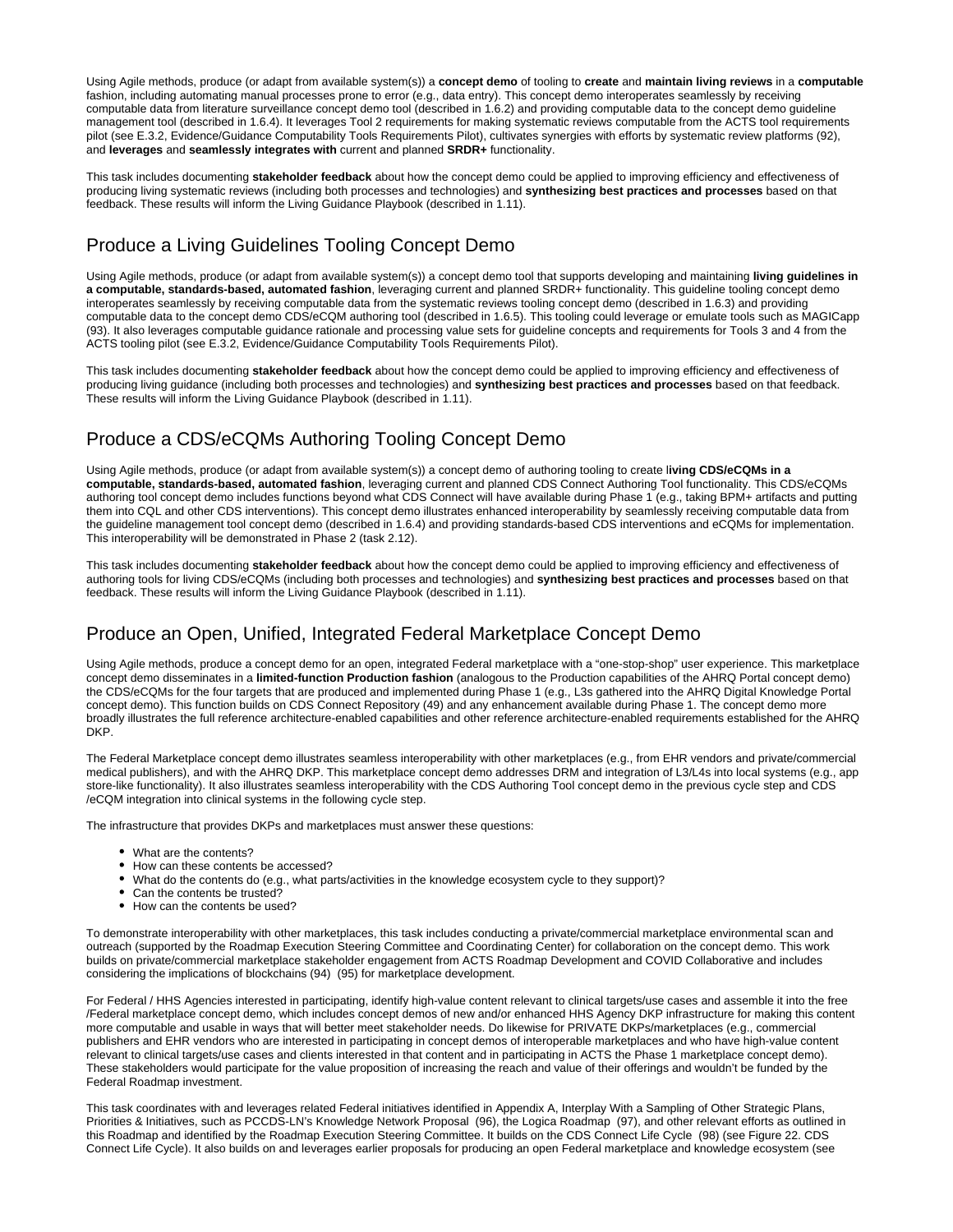Figure 23. Earlier Logica Draft Proposal (\$25 million / 5 Years) for the Marketplace & Pertinent Parts of the Reference Architecture and Figure 24. Earlier Proposal from the PCCDS-LN (Middleton, Richardson, Blumenfeld))

#### Figure 22. CDS Connect Life Cycle (98)

This task includes documenting **stakeholder feedback** about how the reference architecture and this concept demo could be applied to address **need s in a Production system unified Federal/public marketplace** and spur advances in **private-sector marketplaces** that are **fully interoperable** with each other and with public marketplaces. **Synthesize best practices and processes** based on that feedback for use in Phase 2 piloting.

Figure 23. Earlier Logica Draft Proposal (\$25 million / 5 Years) for the Marketplace & Pertinent Parts of the Reference

Figure 24. Earlier Proposal from the PCCDS-LN (Middleton, Richardson, Blumenfeld) (96)

#### <span id="page-12-0"></span>Produce a Concept Demo Registry of Care Process and Results Data

Using Agile methods, produce (or adapt from available system(s)) a concept demo registry of care process and results data from CDO implementation sites (Table 5. ACTS Phase 1 Enhance Guidance Implementation & Assessment Tasks, Timeline & Costs). This registry concept demo will illustrate seamless interoperability/data uploading of computable data from CDO information systems and feeding computable data into literature surveillance concept demo tool, including the complex issues associated with using population data from registries to support evidence generation.

This task includes documenting **stakeholder feedback** about how the concept demo registry could be applied to QI efforts in participating CDOs, performance reporting, new evidence creation, and healthcare performance assessment functions of AHRQ's CFACT (e.g., ways the computable data about care processes and results can enhance CFACTs resources). **Synthesize best practices and processes** based on that feedback and use these to inform the Guidance Implementation Playbook (described in 1.13).

# <span id="page-12-1"></span>Phase 1 Enhance/Develop Living, Computable Guidance

These tasks are to accelerate—in the near term—**availability of current, evidence-based guidance and tools** to support population health and care decisions and actions for high stakes conditions and to do this in a manner that enhances care in real-world settings (Table 5. ACTS Phase 1 Enhance Guidance Implementation & Assessment Tasks, Timeline & Costs and provides a foundation for efforts to make the knowledge ecosystem cycle more computable, efficient, and effective (Table 3. ACTS Phase 1 Enhance/Leverage Infrastructure Tasks, Timeline & Costs ). The tasks create **l iving computable guidelines** based on living systematic reviews and feed living CDS interventions and eCQMs focused on the specific aspects of the four Phase 1 targets prioritized by the Roadmap Execution Steering Committee (described in 1.3.1). The Steering Committee likewise determines the criteria (described in 1.3.2) to select resources from AHRQ and other sources (e.g., government agencies, academic centers, specialty societies, commercial vendors, etc.).

Suitable owners will be identified to take responsibility for maintaining the living guidance and related materials for the specific targets related to preventive care (e.g., USPSTF (99), hypertension control (e.g., AMA's Improving Outcomes division (100)), pain and opioids (e.g., CDC (101)), and COVID (e.g., CDC (102), NIH (103)) The Steering Committee and the Coordinating Center will cultivate synergies with other similar living guidance efforts **on other targets** in both the public and private sectors to amplify returns (e.g., best practices generated people supported) from work on the Roadmap-funded targets.

Initial evidence and guidance processing will leverage available tools and formats since infrastructure to make this work fully computable and standards-based doesn't yet exist. Work on the infrastructure concept demos in Phase 1 (Table 3. ACTS Phase 1 Enhance/Leverage Infrastructure Tasks, Timeline & Costs ) and pilots in Phase 2 (Table 9. ACTS Phase 2 Enhance/Leverage Infrastructure Tasks, Timeline & Costs) will provide a path to the desired computability. To start, use the Roadmap Execution Steering Committee, Coordinating Center, and AHRQ DKP/knowledge ecosystem concept demo work to determine how to best to manage this information initially.

An important resource for all the subtasks below is the living repository of Approaches to Improving the Knowledge Ecosystem Cycle (80) being developed by the ACTS COVID Collaborative (55) (see E.3.1, ACTS COVID19 Evidence to Guidance to Action Collaborative Pilot). Cultivate synergies between tasks in this group and internal AHRQ efforts (Appendix F, AHRQ Offerings & the Knowledge Ecosystem Cycle) and external efforts (Appendix A, Interplay With a Sampling of Other Strategic Plans, Priorities & Initiatives)

• Produce/Enhance a Living Directory of High-Impact Studies

This task will produce (or adapt) and leverage "living repository" of current/emerging high-impact studies on each of the four Phase 1 clinical targets, leveraging a literature surveillance system like the Living OVerview of Evidence (L·OVE) / Epistemonikos platform (91). In this Phase, the directory is initially a list of pointers to these resources where they currently reside and/or an actual aggregation of these resources. AHRQ Portal Concept Demo (described in 1.5.4) is used when it becomes available to store and present these studies.

• Produce/Enhance Living Systematic Reviews

Produce and/or leverage **living systematic reviews** on each of the four Phase 1 targets. Leverage repositories of living reviews, e.g., as pointed to from sources such as the ACTS COVID Collaborative's Approaches to Improving the Knowledge Ecosystem Cycle (80). Also use output from the high-impact studies directory produced in 1.7. If possible, have AHRQ EPCs create, maintain, and leverage the living systematic reviews. Leverage current and emerging SRDR+ functionality.

• Produce/Enhance Living Clinical Guidelines

Produce and/or adapt a living clinical guideline on each of the four Phase 1 targets. Leverage the living systematic reviews produced in task 1.8.

Produce/Adapt at Least One High-Impact, Living CDS Intervention & Corresponding eCQM

Produce and/or adapt at least one high-impact, living CDS intervention and corresponding eCQM to address each of the four Phase 1 clinical targets. Leverage the Roadmap Execution Steering Committee, especially members from clinical sites that will implement the intervention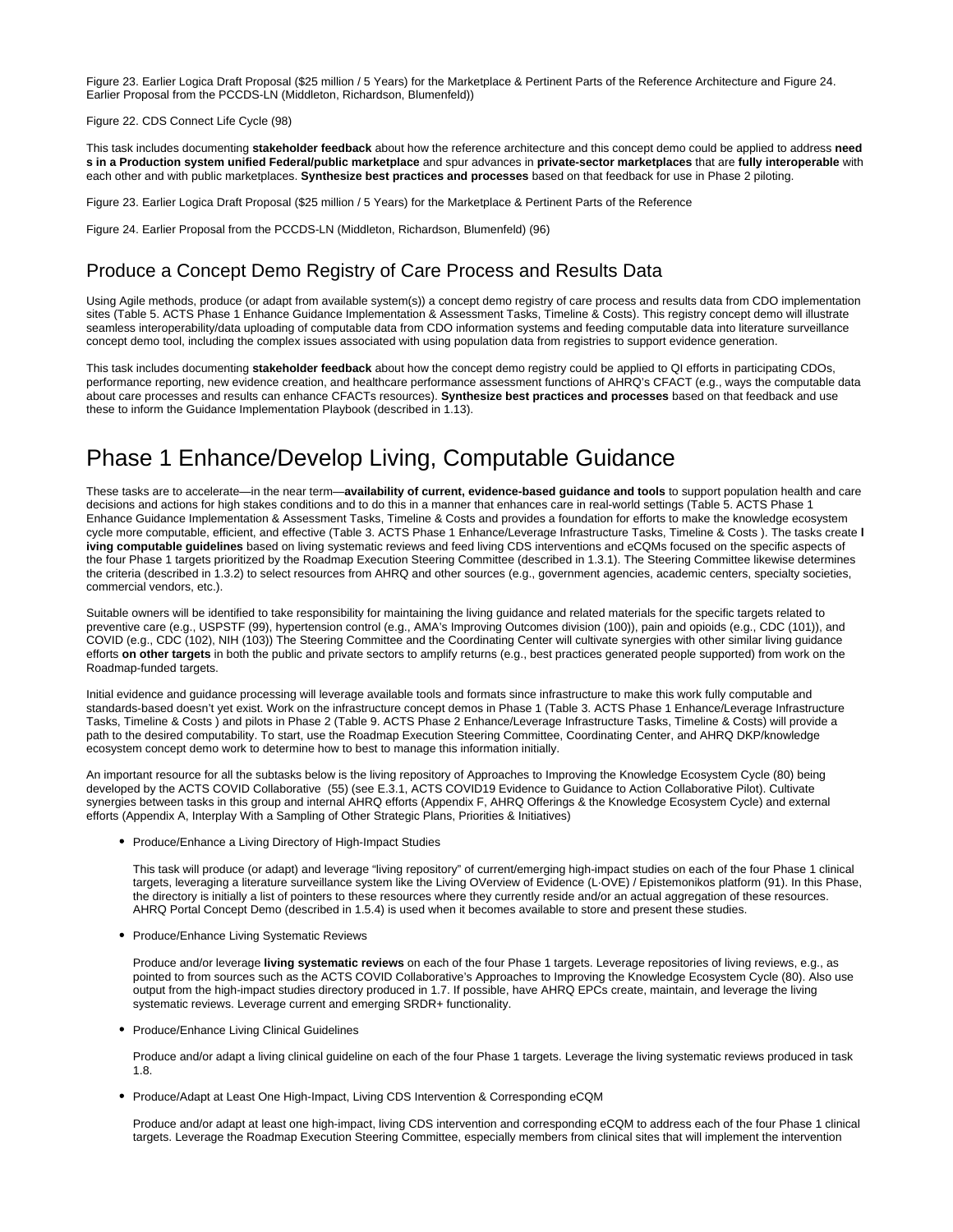/measure (see Phase 1 Enhance Guidance Implementation & Assessment), to determine which interventions would be most valuable given implementation site expertise, evidence regarding intervention value, and broader stakeholder needs for specific high-value interventions. Leverage the living guidance produced in task 1.9. See Table B-1. Interventions Underlying the Future Vision for a sampling of CDS intervention type candidates for this work.

Cultivate opportunities to put the evidence-based guidance into practice through individualized, integrated care plans, especially for patients with multiple chronic conditions. This population is an important focus for AHRQ efforts and a major opportunity to reduce morbidity and costs. Explore synergies with the AHRQ–NIDDK e-care plan project-related work (50) (104), including clinician- and patient-facing electronic care plan applications (105), and an HL7 FHIR IG (106).

Document **stakeholder feedback** about how the concept demo could be applied to improving efficiency and effectiveness of producing living CDS/eCQMs. **Synthesize best practices and processes** to accomplish this step based on stakeholder feedback. This task includes documenting **stakeholder feedback** about producing this content and s**ynthesize best practices and processes** based on that feedback. This information is used to inform the Guidance Development Playbook (described in 1.11).

• Produce Initial Living CDS/eCQMs

This subtask produces the initial version of the living CDS eCQMs in the early part of Phase 1, so that it can be implemented in the first half of Phase 1 in clinical sites (see 1.12). It provides (or adapts) **living, high-impact CDS interventions** and associated **eCQMs** (building on proven tools, likely developed at one or more of the implementation sites).

• Produce a Living Guidance Development Playbook

**Produce a playbook for creating and maintaining living computable evidence, guidance, and CDS/eCQMs** that will support efficient /effective creation—across public and private developers—of high-value computable guidance and related tools**. The playbook will provide practical guidance and tools for those in involved in creating and processing computable studies, systematic reviews, guidelines, and CDS interventions and** eCQMs. It leverages existing resources (e.g., as outlined in Figure 21. FHIR-Based Knowledge Representation Specifications (84))

This playbook will be developed and applied in coordination with educational, change management, workforce development offerings (e.g., courses, learning communities, IGs, training, and mentoring programs, etc.) to ensure that these knowledge ecosystem outputs can be effectively produced and consumed by the healthcare and public health sectors. These complementary offerings are developed with investments outside core Roadmap funding from other stakeholder organizations, and the Roadmap Execution Steering Committee and Coordinating Center will cultivate these collaborations.

# <span id="page-13-0"></span>Phase 1 Enhance Guidance Implementation & Assessment

These tasks are to accelerate—in the near term—**application of current, evidence-based guidance and tools** to support population health and care decisions and actions for high stakes conditions. Although Roadmap funding directly supports guidance implementation and assessments in a relatively few organizations, the Roadmap Execution Steering Committee and Coordinating Center will cultivate synergies with a much larger group of public health, care delivery, and other implementation and assessment initiatives. These interdependent efforts will focus on the four Phase 1 targets and others beyond in both the public and private sectors. These sectors currently invest billions of dollars in these efforts, but since there is little or no opportunity for large-scale, robust shared learning and cross-fertilization, progress toward shared goals is painfully slow. The governance, coordination, and collaboration mechanisms proposed in this Roadmap provide a path to faster learning and progress.

Integrate CDS/eCQM & AHRQ Digital Knowledge Portal Concept Demos into Information Systems & Clinical Workflows at Five CDOs

**Demonstrate CDS/eCQM (and AHRQ DKP) integration and use in systems and care workflow.** At least five different CDOs implement at least one intervention/measure for each of the four Phase 1 targets, affecting care for at least 200,000 patients. Select implementation sites based on proven success implementing CDS interventions for the clinical target. Use an Agile approach and keep interventions updated as the living CDS/eCQMs evolve. Leverage and build on work of AHRQ's EvidenceNOW initiative (66) (especially for the hypertension target) and the work of the CMS Transforming Clinical Practice Initiative (107).

Document **stakeholder feedback on refinements and extensions** to the CDS/eCQMs that were implemented in ways that would improve care processes and outcomes for the clinical target more efficiently and effectively. **Synthesize best practices and processes** to accomplish this step based on stakeholder feedback. Use this information to inform both the Guidance Development Playbook (described in 1.11) and the Guidance Implementation Playbook (described in 1.13).

Select CDO Sites, Providers & Patients for Guidance Implementation & Assessment

Based on criteria from the Roadmap Execution Steering Committee, select CDO sites, providers, and patients for guidance implementation and assessment. CDO selection criteria includes proven success implementing CDS interventions for the clinical target, and strong interest in building on this work in ways that enhance LHS performance in their organization and help scale learning to broader knowledge ecosystem enhancements (including providing input to optimize AHRQ DKP function and value).

• Integrate Interventions into Systems, Reengineer Workflows & Train Staff

Prepare CDOs for successful guidance implementation and assessment by integrating the interventions into local systems, reengineering workflows with affected stakeholders to optimize intervention use and value, and training staff in the new tools and workflows.

Deploy Tools & Workflow into Care Delivery Activities

After appropriate user engagement and preparation and intervention testing and validation, release the tools for clinical use. Leverage processes and systems developed prior to deployment to monitor progress and respond to issues that arise.

• Produce an Implementation Playbook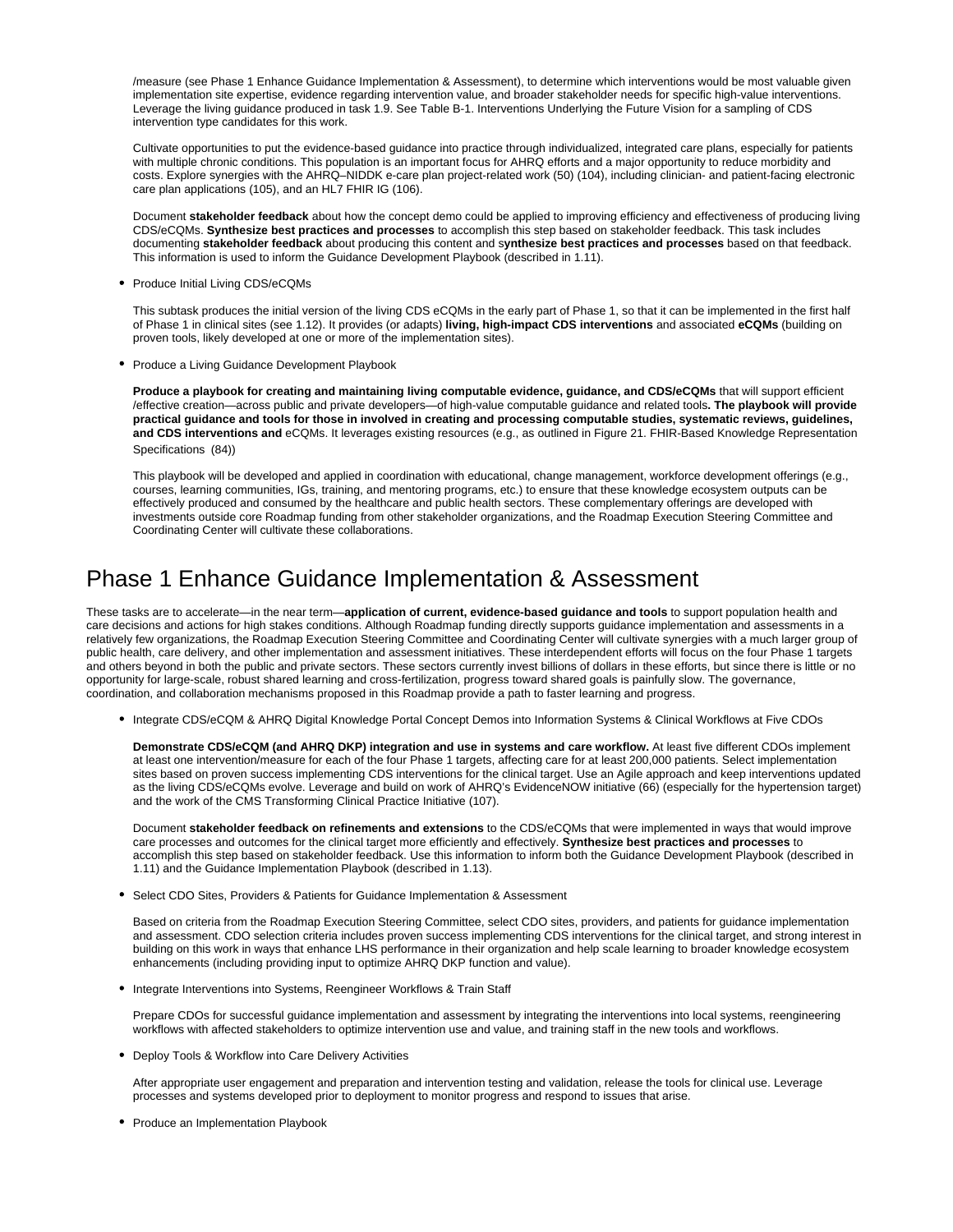Using Agile methods, produce a **playbook for successful CDS/eCQMs implementation to improve care processes and outcomes**, vetted by activities implementing the CDS interventions in real-world settings (see 1.12) for the Phase 1 clinical targets/use cases. Apply the playbook to CDS/eCQM implementation tasks in CDOs and use those implementation experiences to enhance the evolving playbook. The playbook will have an overarching focus on CDS intervention and eCQM implementation, with additional sections covering issues specific to CDS/eCQMs for each clinical target.

This playbook is informed by and builds on previous guidebooks on improving care process and outcomes via CDS and other approaches (108) (75) (107) (109) (110) (111) (112), as well as the approaches for implementing CDS-enabled care process and outcome improvements for COVID from the ACTS COVID Collaborative (113). This evolving playbook supports—and is supported by—activities implementing the CDS interventions in CDOs per the Resource/Guidance Implementation tasks. It has overarching focus on QI (including via CDS intervention implementations) to address a broad range of clinical targets, with sections covering issues specific to QI and CDS interventions for each Roadmap-specific target. The playbook also leverages AHRQ-funded Digital Healthcare and other research and guidance (e.g., AHRQs COVID Health Services Research (HSR) awards (64), CQuIPS resources (47), see Table B-7. Current AHRQ (& Other) Resources for LHSs). Playbook development informs—and is informed by—requirements development the AHRQ DKP concept demo (1.5.5).

As with the Guidance Development Playbook, the Guidance Implementation Playbook will be developed and applied in coordination with educational, change management, workforce development offerings (e.g., courses, learning communities, IGs, training, and mentoring programs, etc.) to support effective implementations. These offerings are developed with investments outside core Roadmap funding from other stakeholder organizations, and the Roadmap Execution Steering Committee and Coordinating Center will cultivate these collaborations.

# <span id="page-14-0"></span>Phase 1 Evaluate/Plan Roadmap Execution

This Roadmap is based on an Agile, continuous learning approach to transformation, so incremental evaluation and planning and research are central to the approach. This task group has two components: 1) iterative evaluation and planning; 2) and research. The latter is based on leveraging synergies with the AHRQ Digital Health Research Strategic Plan initiative.

Gather & Analyze Feedback on Concept Demos

These tasks focus on evaluating all the other Phase 1 activities and outcomes and applying these results to developing requirement and project plans to build on each of those efforts in larger-scale, more Production-grade activities in Phase 2.

Develop a Plan to Evaluate Phase 1

Develop a plan to gather and analyze results and feedback from all the Phase 1 activities, and vet this information (e.g., explore its implications for Phase 2 activities) with pertinent stakeholders via the Roadmap Execution Steering Committee and Coordinating Center.

Implement Evaluation Plan & Develop Requirements & Project Plan for Phase 2 Pilots

Implement the evaluation plan with oversight from the Roadmap Execution Steering Committee and develop requirements and project plans for the Phase 2 pilots.

Evaluate Phase 1 Concept Demo Processes & Outcomes

Evaluate the concept demo processes and outcomes with an emphasis on the implications for the Phase 2 pilots.

Provide Requirements & a Phase 2 Project Plan to Convert the AHRQ DKP Concept Demo into a Fully Functional AHRQ DKP

Determine **requirements** and a **Phase 2 project plan** to convert the AHRQ DKP Concept Demo into a fully functional AHRQ DKP that makes all current and planned AHRQ offerings more FAIR, computable, and useful.

Provide Requirements & a Phase 2 Project Plan to Build the Literature Surveillance Concept Demo into a Production-Grade Literature Surveillance Tool

This effort includes documenting which **portions** of this tool are **provided or supported by the AHRQ DKP**. For example, NIH might be the organization that actually provides the literature surveillance tool, but the AHRQ DKP might need to have functions that support AHRQfunded researchers in using the tool to make results from AHRQ-funded studies computable via the tool and available via the AHRQ DKP. This work also includes defining synergies between this tool and enhancements emerging to AHRQ tools such as SRDR+, EPC report enhancements, etc. (see Appendix F, AHRQ Offerings & the Knowledge Ecosystem Cycle).

Provide Requirements & a Phase 2 Project Plan to Build the Concept Demo Evidence Synthesis Tool into a Production-Grade Living Systematic Review Management Tool

Includes documenting which **portions** of this evidence synthesis tool are **provided or supported by the AHRQ DKP** (e.g., requirements for SRDR 3.0, requirement for funneling AHRQ-funded research results in a computable into this Production-grade living systematic review management tool, implications for supporting EPCs in doing systematic reviews, etc.).

Provide Requirements & a Phase 2 Project Plan to Build the Living Computable Guidance Concept Demo into a Production-Grade Living Guidance Management Tool

Includes documenting which portions of this guidance tool are **provided or supported by the AHRQ DKP (e.g., to drive production of USPSTF recommendations)**.

Provide Requirements & a Phase 2 Project Plan to Pilot the Authoring Tool & Scale CDS/eCQM Development

Provide **requirements** and **Phase 2 project plan** to build the concept demo CDS authoring tool into a **Production-grade living CDS/eCQM authoring tool** for producing CDS interventions (see Table B-1. Interventions Underlying the Future Vision) and eCQMs to better support